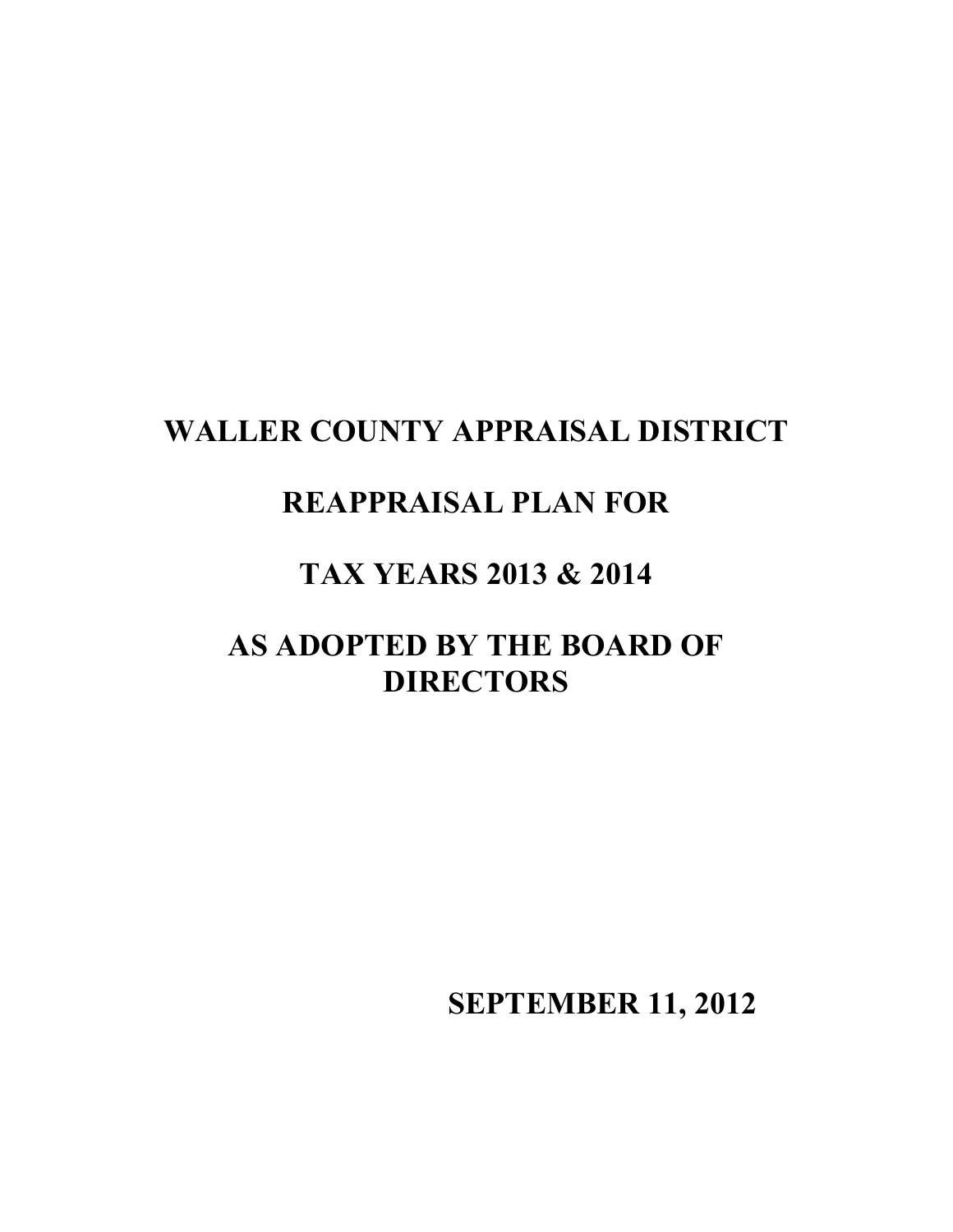# **TABLE OF CONTENTS**

| <b>ITEM</b>                                                                                     | PAGE     |
|-------------------------------------------------------------------------------------------------|----------|
| Tax Code Requirement                                                                            | 5        |
| <b>Revaluation Decision</b>                                                                     | 6        |
| Performance Analysis                                                                            | 6        |
| Analysis of Available Resources                                                                 | 7        |
| Planning and Organization                                                                       |          |
| Calendar of Key Events $-2013$                                                                  | 7        |
| Calendar of Key Events $-2014$                                                                  | 10       |
| <b>Mass Appraisal System</b>                                                                    | 12       |
| <b>Appraisal Responsibilities</b>                                                               |          |
| <b>Appraisal Resources</b>                                                                      |          |
| Appraisal Frequency and Method Summary                                                          | 13       |
| <b>Preliminary Analysis</b>                                                                     | 14       |
| Data Collection/Validation<br>Sources of Data<br>Data Collection Procedures<br>Data Maintenance | 15<br>16 |
| Individual Value Review Procedures                                                              |          |
| <b>Field Review</b><br><b>Office Review</b>                                                     | 17       |
| <b>Performance Tests</b>                                                                        |          |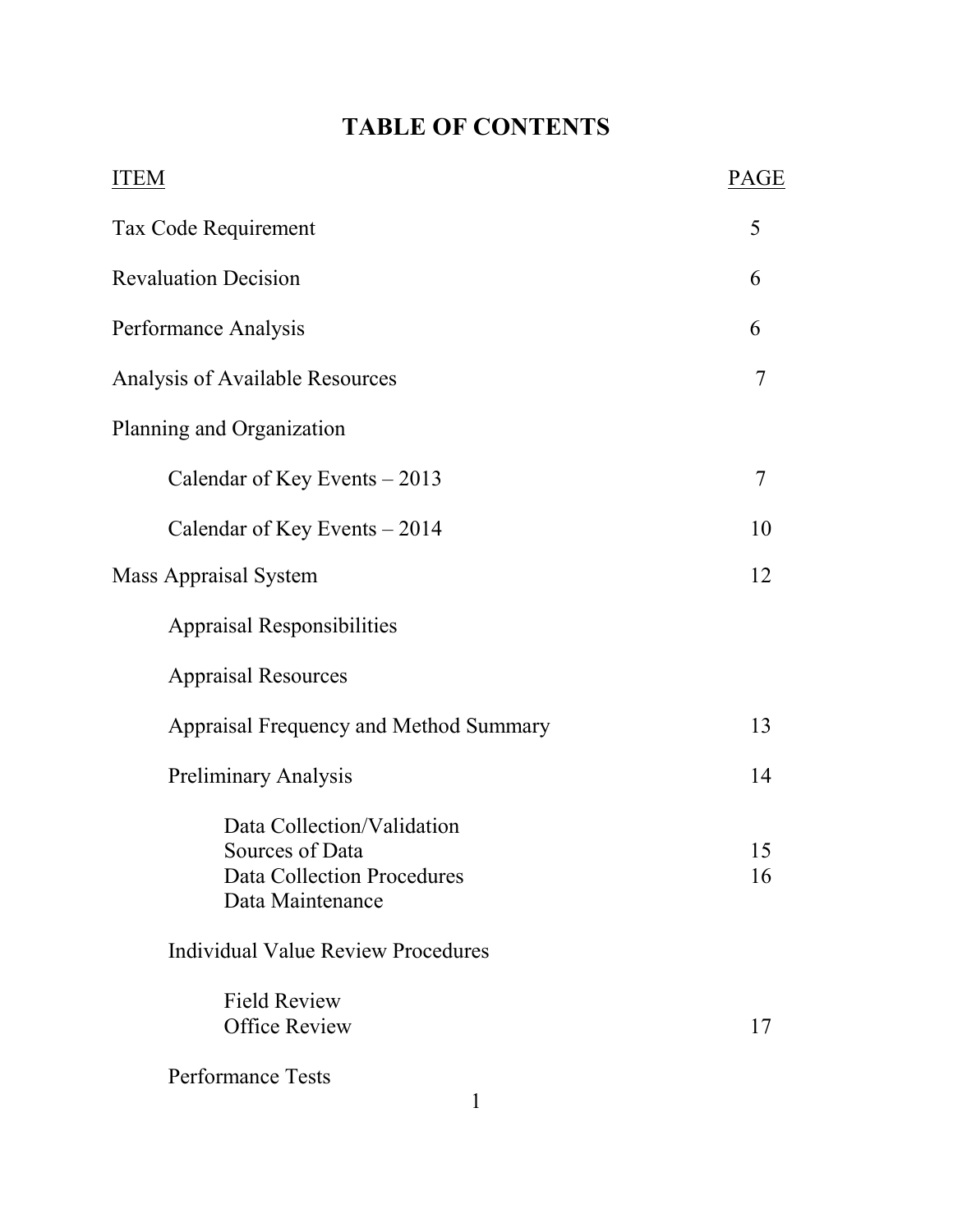| <b>Residential Valuation Process</b>                                        | 17 |
|-----------------------------------------------------------------------------|----|
| Scope of Responsibility<br><b>Appraisal Resources</b>                       |    |
| Gathering of Data                                                           | 18 |
| New Construction / Demolition                                               |    |
| <b>Market Areas</b>                                                         |    |
| <b>Property Characteristics</b>                                             | 19 |
| Re-inspection/Identification of Problematic Market Areas                    |    |
| Field or Office Verification of Sales Data and Property Characteristics     |    |
| <b>Valuation Approach</b>                                                   | 20 |
| Land Analysis<br>Area Analysis<br>Neighborhood and Market Analysis          |    |
| <b>Highest and Best Use</b>                                                 | 21 |
| Valuation and Statistical Analysis (Model Calibration)                      | 22 |
| <b>Cost Schedules</b><br>Sales Information                                  |    |
| <b>Statistical Analysis</b><br>Market and Cost Reconciliation and Valuation | 23 |
| <b>Treatment of Residence Homesteads</b>                                    | 25 |
| Individual Value Review Procedures                                          | 26 |
| <b>Field Review</b>                                                         |    |

Office Review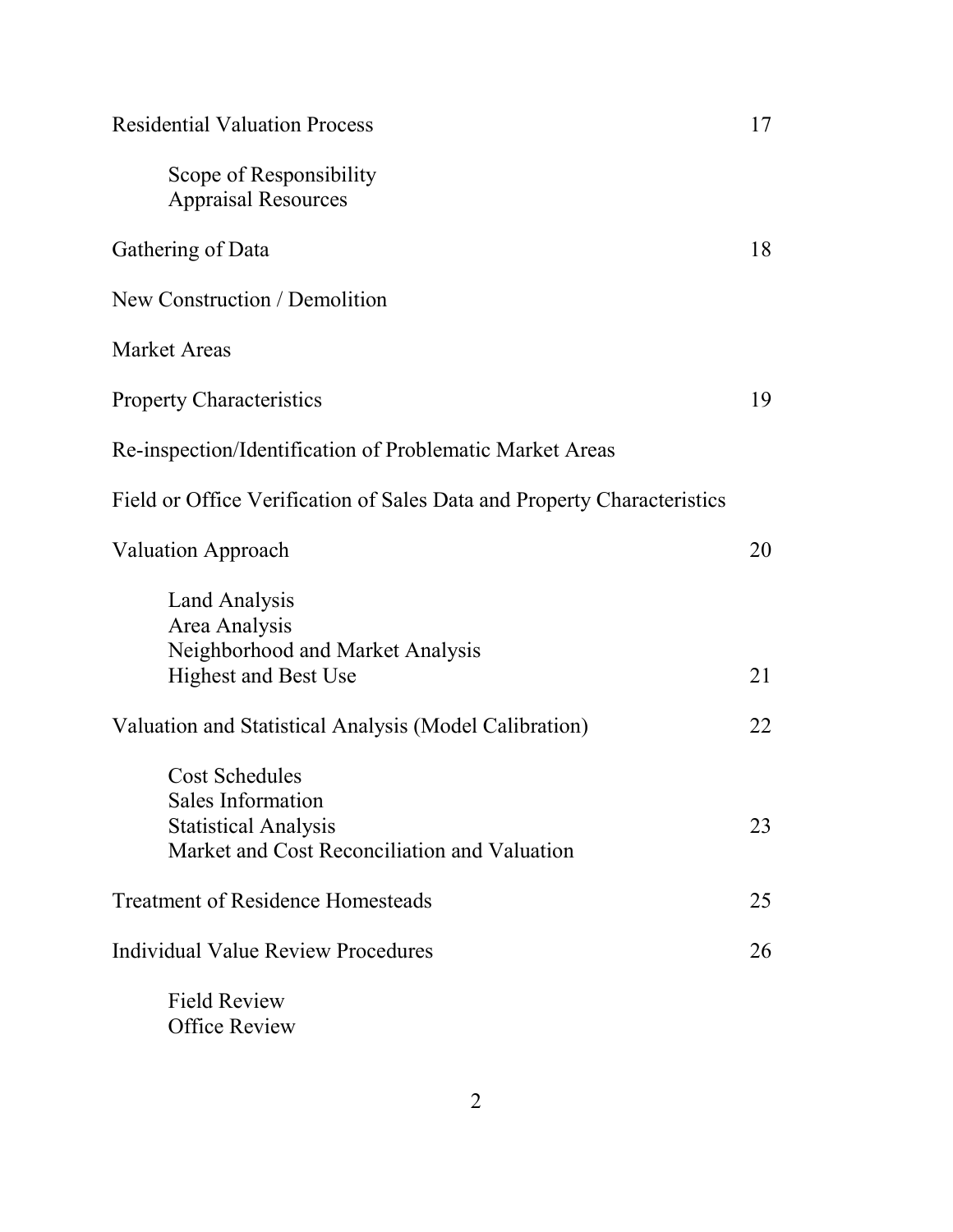## Performance Tests

| <b>Sales Ratio Studies</b>                             |    |
|--------------------------------------------------------|----|
| <b>Management Review Process</b>                       | 27 |
|                                                        |    |
| <b>Business Personal Property Valuation Process</b>    | 27 |
| <b>Appraisal Responsibility</b>                        |    |
|                                                        |    |
| <b>Valuation Approach</b>                              |    |
| <b>SIC Code Analysis</b>                               |    |
| <b>Highest and Best Use Analysis</b>                   | 28 |
|                                                        |    |
| Data Collection / Validation                           | 28 |
| Data Collection Procedures                             |    |
| Sources of Data                                        |    |
| <b>Business Personal Property</b><br>$\bullet$         |    |
| • Vehicles                                             |    |
| • Leased and Multi-Location Assets                     |    |
| Valuation and Statistical Analysis (Model Calibration) | 29 |
| <b>Cost Schedules</b>                                  |    |
| <b>Statistical Analysis</b>                            |    |
| <b>Schedule and Trending Factors</b>                   |    |
| <b>Business Property</b><br>$\bullet$                  |    |
| • Vehicles                                             | 30 |
| Leased and Multi-Location Assets                       |    |
| Individual Value Review Procedures                     | 30 |
| <b>Office Review</b>                                   |    |
| <b>Performance Tests</b>                               |    |
|                                                        |    |

• Ratio Studies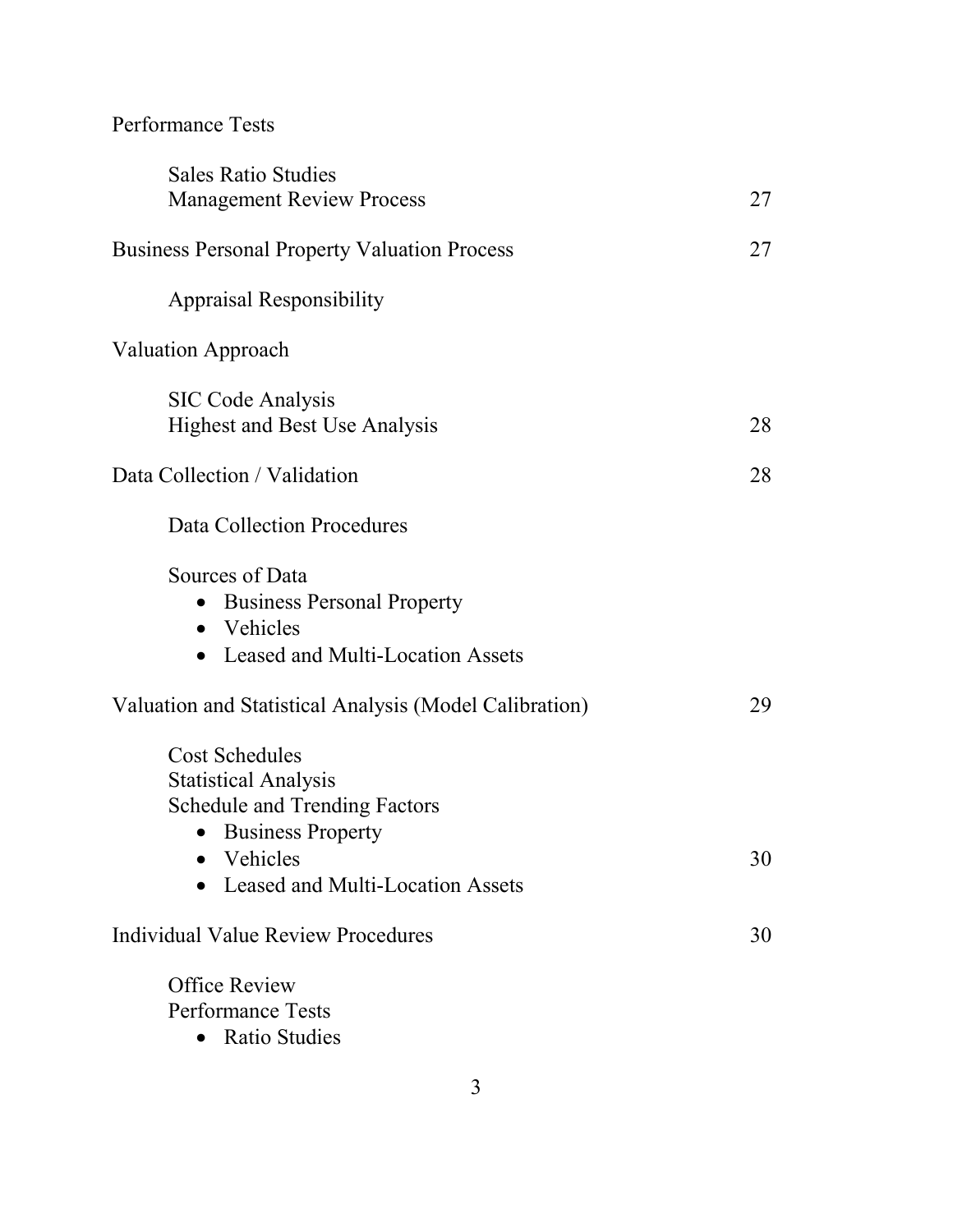| Minerals (Oil and Gas Reserves) Valuation Process                | 31 |
|------------------------------------------------------------------|----|
| CAD Plan for Yearly Reappraisal of Oil and Gas Property          |    |
| <b>Industrial Property Valuation Process</b>                     | 32 |
| CAD Plan for Yearly Reappraisal of Industrial Property           |    |
| Utility & Pipeline Property Valuation Process                    | 33 |
| CAD Plan for Yearly Reappraisal of Utility and Pipeline Property |    |
| <b>Noticing Process</b>                                          | 34 |
| <b>Hearing Process</b>                                           | 34 |
| The Mass Appraisal Report                                        | 34 |
| <b>Defending District Values</b>                                 | 34 |
| Reappraisal Plan Affidavit                                       | 35 |
| <b>Limiting Conditions</b>                                       | 37 |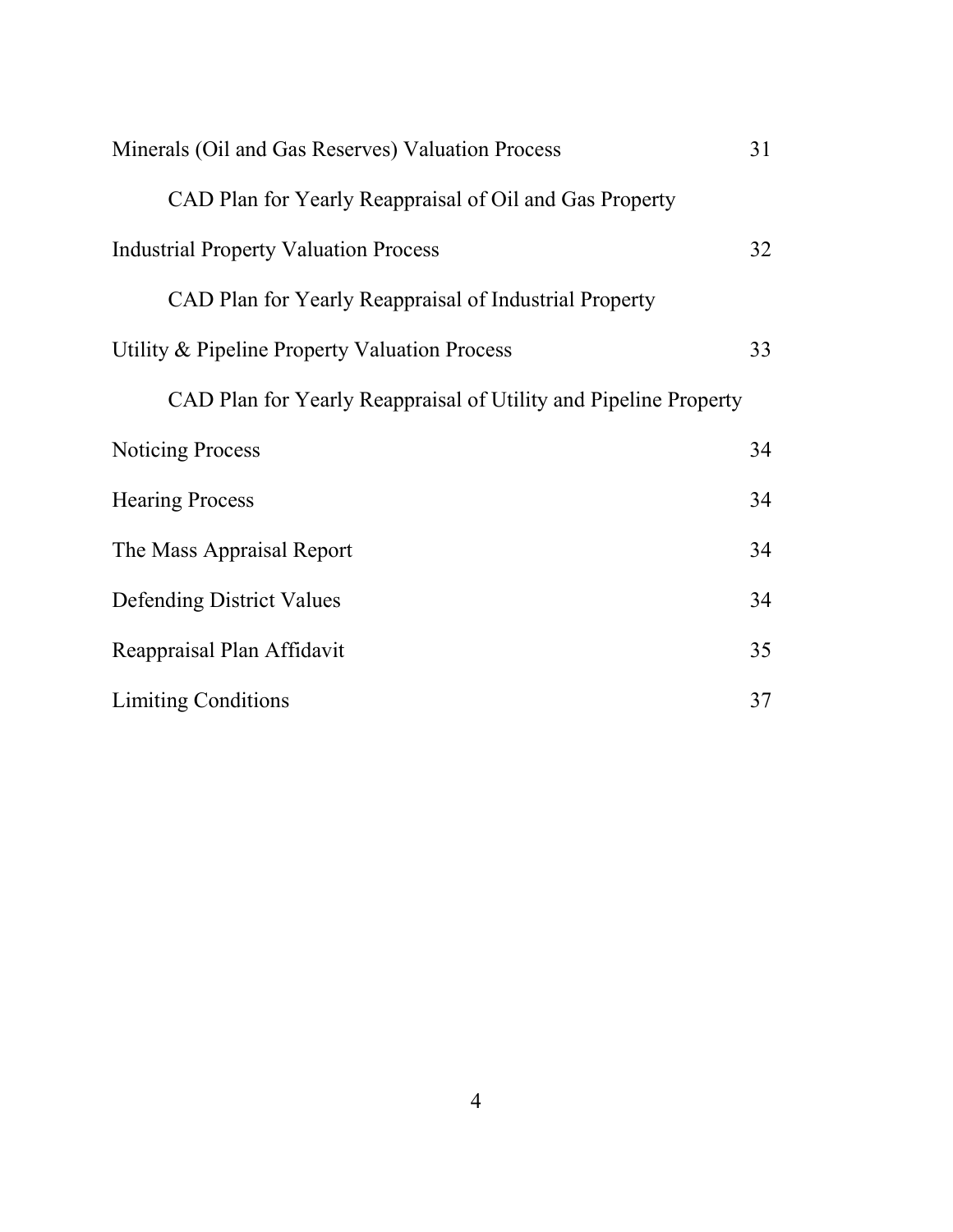### WALLER COUNTY APPRAISAL DISTRICT

### REAPPRAISAL PLAN

### TAX YEARS 2013 AND 2014

## **TAX CODE REQUIREMENT**

Passage of S. B. 1652 amended the Tax Code to require a written biennial reappraisal plan. The following details the changes to the Tax Code:

#### **The Written Plan**

Section 6.05, Tax Code, is amended by adding Subsection (i) to read as follows:

(i) To ensure adherence with generally accepted appraisal practices, the board of directors of an appraisal district shall develop biennially a written plan for the periodic reappraisal of all property within the boundaries of the district according to the requirements of Section 25.18 and shall hold a public hearing to consider the proposed plan. Not later than the  $10<sup>th</sup>$  day before the date of the hearing, the secretary of the board shall deliver to the presiding officer of the governing body of each taxing unit participating in the district a written notice of the date, time, and place of the hearing. Not later than September 15 of each even numbered year, the board shall complete its hearings, make any amendments, and by resolution finally approve the plan. Copies of the approved plan shall be distributed to the presiding officer of the governing body of each taxing unit participating in the district and to the comptroller within 60 days of the approval date.

#### **Plan for Periodic Reappraisal**

Subsection (a) and (b), Section 25.18, Tax Code, are amended to read as follows:

- (a) Each appraisal office shall implement the plan for periodic reappraisal of property approved by the board of directors under Section 6.05 (i).
- (b) The plan shall provide for the following reappraisal activities for all real and personal property in the district at least once every three years: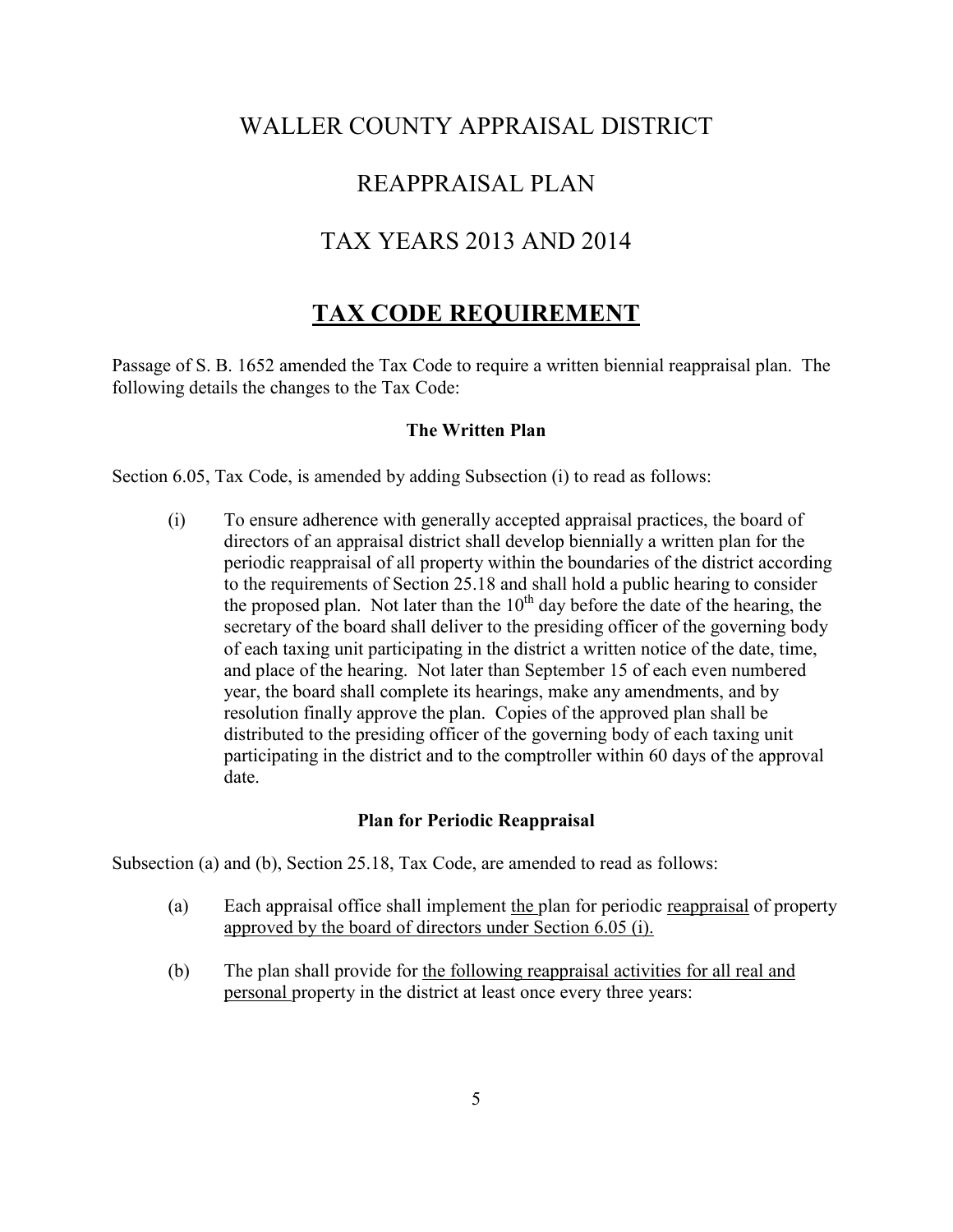- (1) Identifying properties to be appraised through physical inspection or by other reliable means of identification, including deeds or other legal documentation, aerial photographs, land – based photographs, surveys, maps, and property sketches;
- (2) Identifying and updating relevant characteristics of each property in the appraisal records;
- (3) Defining market areas in the district;
- (4) Identifying property characteristics that affect property value in each market area, including:
	- (A) The location and market area of the property;
	- (B) Physical attributes of property, such as size, age and condition;
	- (C) Legal and economic attributes; and
	- (D) Easements, covenants, leases, reservations, contracts, declarations, special assessments, ordinances, or legal restrictions;
- (5) Developing an appraisal model that reflects the relationship among the property characteristics affecting value in each market area and determines the contribution of individual property characteristics;
- (6) Applying the conclusions reflected in the model to the characteristics of the properties being appraised; and
- (7) Reviewing the appraisal results to determine value.

## **REVALUATION DECISION**

The Waller CAD by policy adopted by the Board of Directors reappraises all property in the district every year. The reappraisal year is a complete appraisal of all properties in the district. Tax year 2013 is a reappraisal year and the tax year 2014 is a reappraisal year.

### **PERFORMANCE ANALYSIS**

In each tax year 2013 and 2014 the previous tax year's equalized values are analyzed with ratio studies to determine appraisal accuracy and appraisal uniformity overall and by market area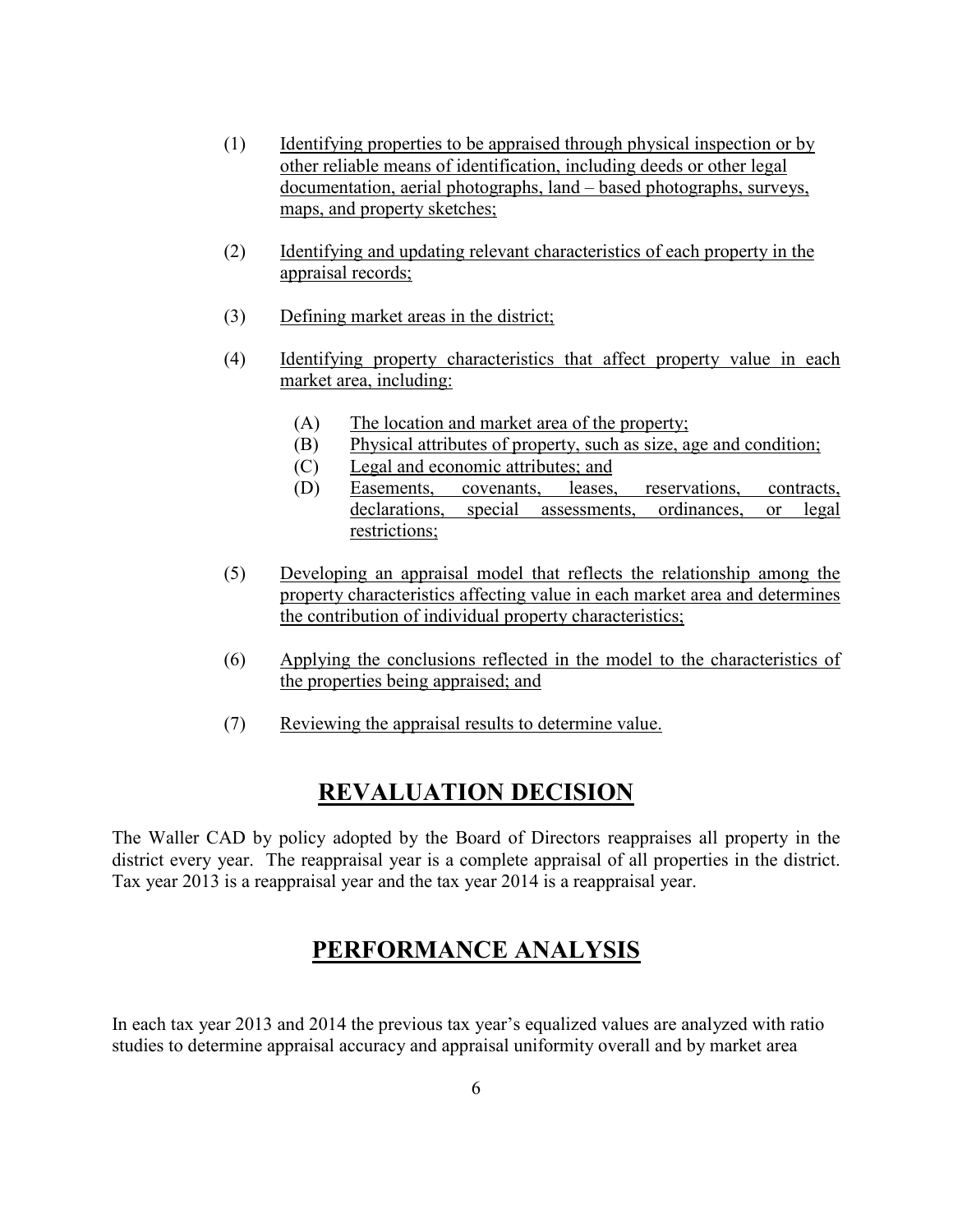within state property reporting categories. Ratio studies are conducted in compliance with the current Standard on Ratio Studies from the International Association of Assessing Officers. Mean, median, and weighted mean ratios are calculated for properties in each reporting category to measure the level of appraisal (appraisal accuracy). The mean ratio is calculated in each market area to indicate the level of appraisal by property reporting category. Each year this analysis is used to develop the starting point for establishing the level and accuracy of appraisal performance.

## **ANALYSIS OF AVAILABLE RESOURCES**

Staffing and budget requirements for the tax year 2013 are detailed in the 2013 appraisal district budget, as adopted by the board of directors. A copy of the 2013 budget is attached to this biennial plan. Likewise, for tax year 2014, staffing and budget requirements will be detailed in the 2014 appraisal district budget. The 2014 budget will be made part of this plan upon adoption by the board of directors.

Each year, the staff will coordinate its computer software needs with its provider, LPS/Harris Corporation. LPS/Harris Corporation will be required to provide appraisal software, forms, and methods of transmission of data that are in full compliance with the requirements of the Property Tax Code.

In similar fashion, the appraisal district will coordinate its requirements with the printing contractor/mailer. The printing contractor will insure full compliance with Tax Code requirements.

## **PLANNING AND ORGANIZATION**

Critical to any successful appraisal plan is the identification of required key work efforts/events. Following are those work efforts and timeframes associated with the completion of each. It is important that the timeframes are met.

## 2013 CALENDAR OF KEY EVENTS

| Responsible Department | Event/Work Effort                                           | <b>Timeframe for Completion</b>                                        |
|------------------------|-------------------------------------------------------------|------------------------------------------------------------------------|
| All                    | Finalize Prior Year(s)<br>Hearings                          | Sept. 1, 2012 – March 15, 2013<br>(rather small effort, but necessary) |
| Appraisal              | New Construction and<br>Re – Inspection of problem<br>Areas | Sept. 1, 2012 – April 15, 2013                                         |
| Appraisal              | Taking pictures of existing<br>buildings.                   | Aug. 1, $2012 -$ Sept. 1, $2013$                                       |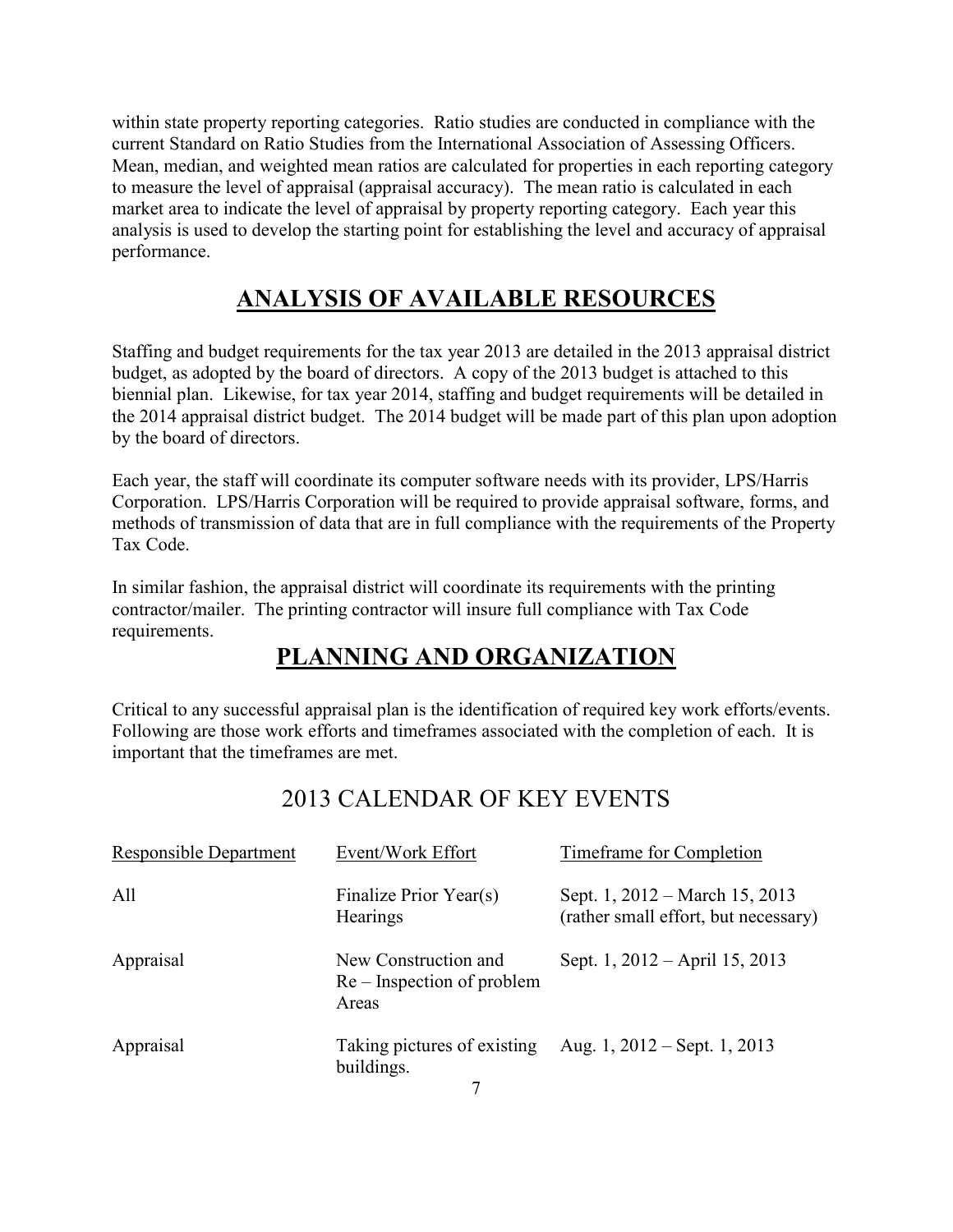| Mapping<br><b>Property Splits</b>              | <b>Identify New Subdivisions</b>                                                                                        | Sept. 1, 2012 – June 1, 2013                                |
|------------------------------------------------|-------------------------------------------------------------------------------------------------------------------------|-------------------------------------------------------------|
| Clerical/Appraisal<br>Land Person(s)           | <b>Create New Ownerships</b><br>Identify properties requiring<br>New Homestead Exemptions/<br>Ag or Timber Applications | Jan. 2, 2012 – 2013 Certification                           |
| Clerical                                       | <b>Update New Ownerships</b><br>Match Properties for which<br>required applications are<br>to be mailed                 | Jan. 2, 2012 – Dec. 31, 2013                                |
| <b>Chief Appraiser</b>                         | <b>Update Existing Forms</b>                                                                                            | Identify New Needed Forms Sept. 1, 2012 – Dec. 31, 2012     |
| <b>Computer Operator</b>                       | Print required application<br>forms/or send electronically<br>to printing contractor/mailer                             | Jan. 2, 2013 – Aug. 31, 2013                                |
| Personal Property<br>Appraisers                | <b>Identify Personal Property</b><br>for which a Rendition is to<br>be printed and mailed                               | Jan. 2, 2013 – Mar. 31, 2013                                |
| Computer Operator<br><b>Mapping Department</b> | Respond to Request by<br>public for Electronic Data,<br>Maps, etc.                                                      | Jan. 1, 2013 – Dec. 31, 2013                                |
| <b>Computer Operator</b>                       | Print Renditions/or send<br>Electronically to printing<br>contractor/mailer                                             | Jan. 2, 2013 – Mar. 31, 2013                                |
| Appraisal: Real &<br>Personal Property         | Land, Cost, Depreciation<br>Tables and Factors                                                                          | Establish and Test schedules: Feb. 15, 2013 – Apr. 30, 2013 |
| Clerical/Appraisal                             | Data Entry, New<br>Construction, Add-ons,<br>Demolitions                                                                | Sept. 1, 2012 – Apr. 30, 2013                               |
| <b>Computer Operator</b>                       | Work with Software Company Jan. 1, 2013 – Apr. 1, 2013<br>to implement WEB based protest for 2013                       |                                                             |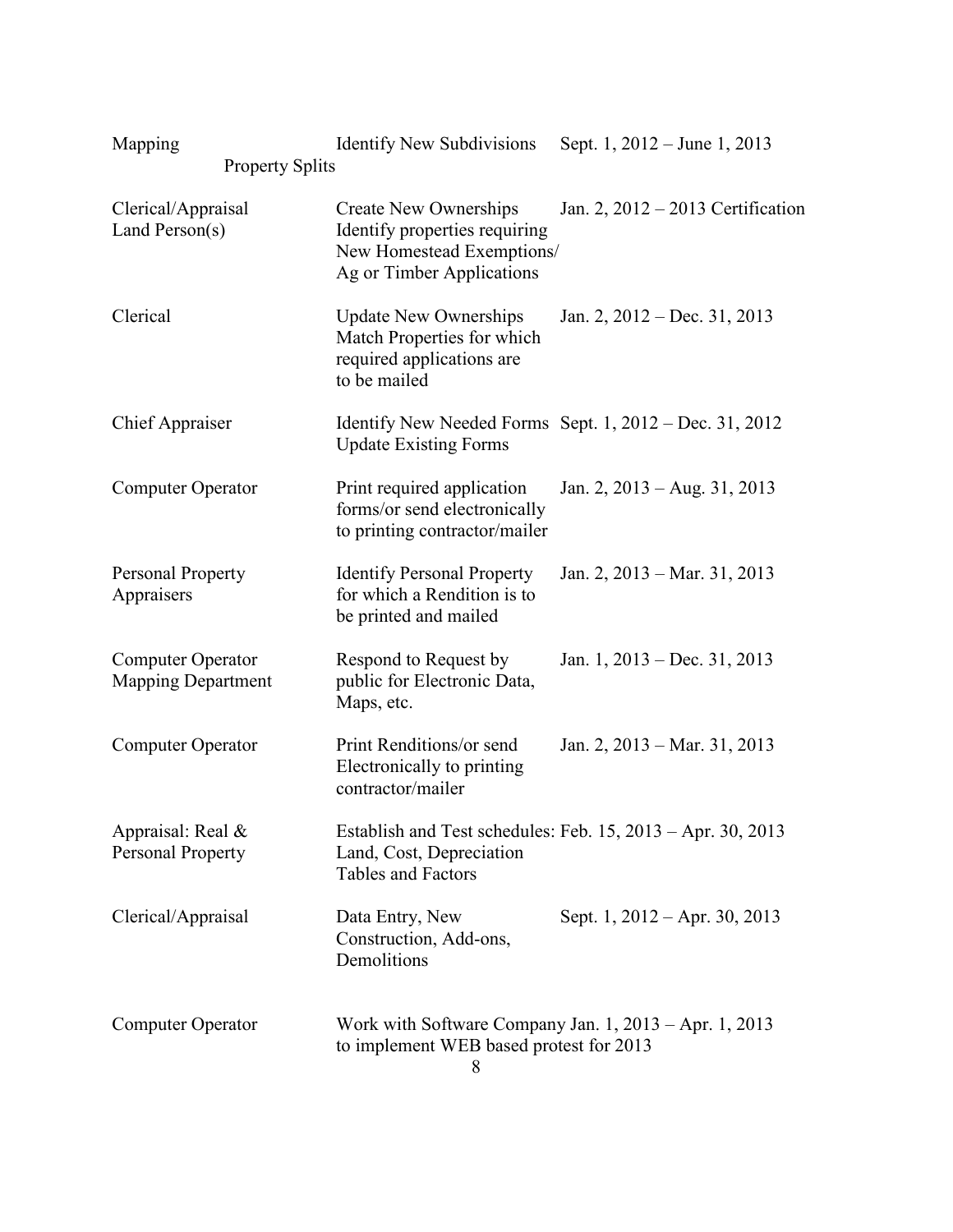| Real Estate Appraisal                 | <b>Collect and Verify Sales</b><br>Data                                                     | Sept. 1, 2012 – Apr. 15, 2013   |
|---------------------------------------|---------------------------------------------------------------------------------------------|---------------------------------|
| <b>Computer Operator</b><br>Appraisal | <b>Run Evaluation Software</b>                                                              | Feb. $15, 2012 - Apr. 15, 2013$ |
| Clerical                              | <b>Enter New Exemption</b><br>Applications                                                  | Jan. 1, 2013 – Dec. 31, 2013    |
| Clerical/Appraisal                    | Enter New Ag/Timber<br>Use Applications                                                     | Jan. 1, 2013 – July 25, 2013    |
| Computer Operator                     | Print 2013 Appraisal<br>Notices/or Send Electronically<br>to printer/mailer                 | May 1, $2013 - July 1, 2013$    |
| Clerical                              | Receive/Data Entry 2013<br><b>Property Value Protests</b>                                   | Apr. 1, $2013 - July 20, 2013$  |
| All the Staff/ARB                     | Conduct 2013 ARB<br><b>Protest Hearings</b>                                                 | May 15, 2013 - July 20, 2013    |
| <b>Chief Appraiser</b>                | Ask the ARB to Approve<br><b>Appraisal Records</b>                                          | July 19, 2013                   |
| <b>ARB</b>                            | <b>Approve Appraisal Records</b>                                                            | July 19, 2013                   |
| All the Staff                         | Prepare the Records for<br>Certification to the Taxing<br>Entities                          | July 22, 2013 – Aug. 1, 2013    |
| Computer Operator                     | Runs Reports, Recaps<br>Hard Copy and Electronic<br>Rolls that go to the Taxing<br>Entities | July 25, 2013 – Aug. 1, 2013    |
| <b>Chief Appraiser</b>                | Certifies the 2013 Appraisal Aug. 1, 2013<br>Rolls to Entities                              |                                 |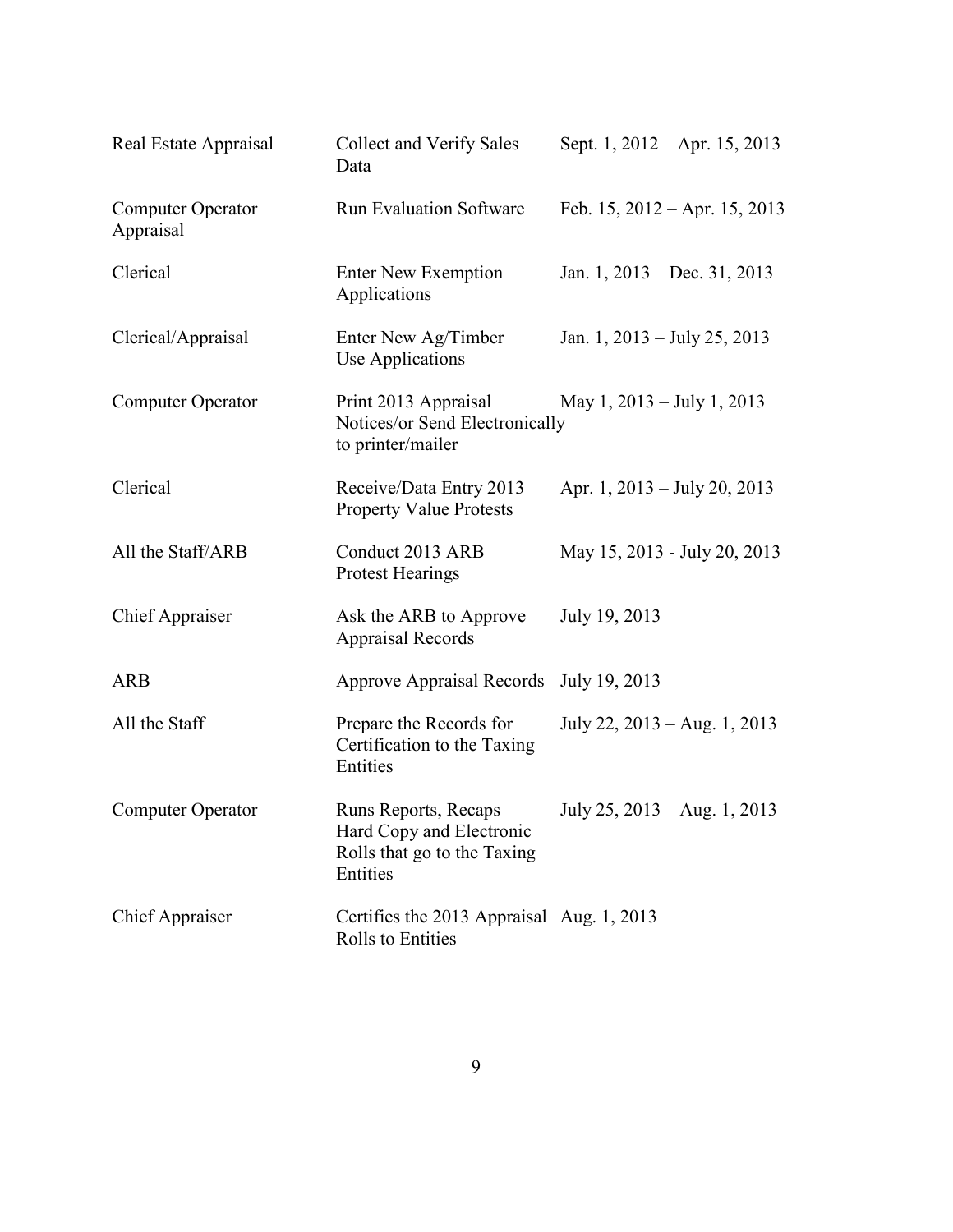## 2014 CALENDAR OF KEY EVENTS

| <b>Responsible Department</b>                  | Event/Work Effort                                                                                                       | <b>Timeframe for Completion</b>                                        |
|------------------------------------------------|-------------------------------------------------------------------------------------------------------------------------|------------------------------------------------------------------------|
| All                                            | Finalize Prior Year(s)<br>Hearings                                                                                      | Sept. 1, 2013 – March 15, 2014<br>(rather small effort, but necessary) |
| Appraisal                                      | New Construction and<br>Re – Inspection of problem<br>areas                                                             | Sept. 1, 2013 – April 15, 2014                                         |
| Mapping                                        | <b>Identify New Subdivisions</b><br><b>Property Splits</b>                                                              | Sept. 1, 2013 – June 1, 2014                                           |
| Clerical/Appraisal<br>Land Person(s)           | <b>Create New Ownerships</b><br>Identify properties requiring<br>New Homestead Exemptions/<br>Ag or Timber Applications | Jan. 2, 2013 – 2014 Certification                                      |
| Clerical                                       | <b>Update New Ownerships</b><br>Match Properties for which<br>required applications are<br>to be mailed                 | Jan. 2, 2013 – Dec. 31, 2014                                           |
| <b>Chief Appraiser</b>                         | <b>Update Existing Forms</b>                                                                                            | Identify New Needed Forms Sept. $1, 2013 - Dec. 31, 2014$              |
| <b>Computer Operator</b>                       | Print required application<br>forms/or send electronically<br>to printing contractor/mailer                             | Jan. 2, $2014 - Aug. 31, 2014$                                         |
| <b>Personal Property</b><br>Appraisers         | <b>Identify Personal Property</b><br>for which a Rendition is to<br>be printed and mailed                               | Jan. 2, 2014 – Mar. 31, 2014                                           |
| Computer Operator<br><b>Mapping Department</b> | Respond to Request by<br>public for Electronic Data,<br>Maps, etc.                                                      | Jan. 1, 2014 – Dec. 31, 2014                                           |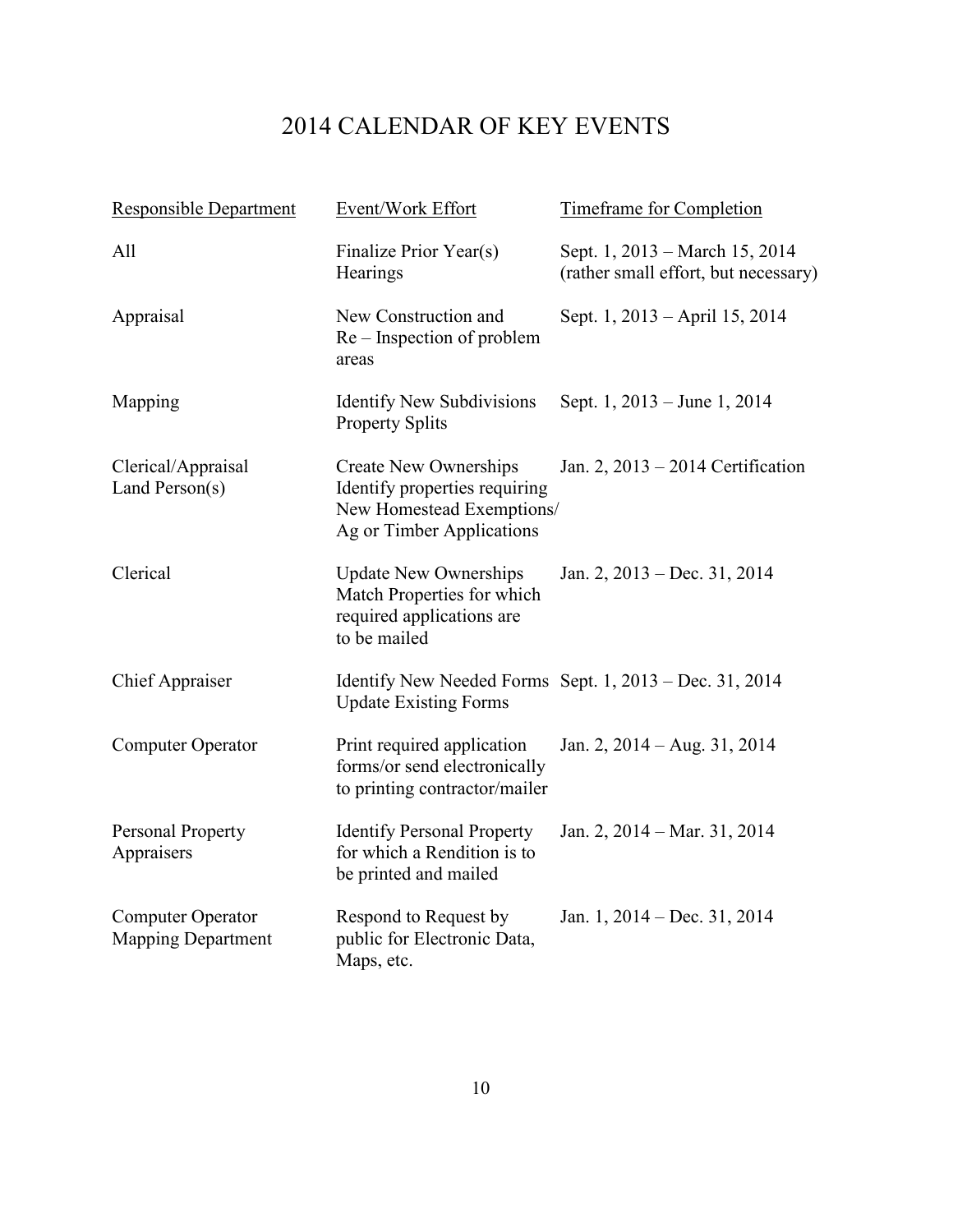| <b>Computer Operator</b>                      | Print Renditions/or send<br>Electronically to printing<br>contractor/mailer | Jan. 2, 2014 – Mar. 31, 2014                                |
|-----------------------------------------------|-----------------------------------------------------------------------------|-------------------------------------------------------------|
| Appraisal: Real &<br><b>Personal Property</b> | Land, Cost, Depreciation<br>Tables and Factors                              | Establish and Test schedules: Feb. 15, 2014 – Apr. 15, 2014 |
| Clerical/Appraisal                            | Data Entry, New<br>Construction, Add-ons,<br>Demolitions                    | Sept. 1, 2013 – Apr. 15, 2014                               |
| Real Estate Appraisal                         | <b>Collect and Verify Sales</b><br>Data                                     | Sept. 1, 2013 – Apr. 15, 2014                               |
| <b>Computer Operator</b><br>Appraisal         | <b>Run Evaluation Software</b>                                              | Feb. $15, 2014 - Apr. 15, 2014$                             |
| Clerical                                      | <b>Enter New Exemption</b><br>Applications                                  | Jan. 1, 2014 – Dec. 31, 2014                                |
| Clerical/Appraisal                            | Enter New Ag/Timber<br><b>Use Applications</b>                              | Jan. 1, $2014 - \text{July } 25$ , $2014$                   |
| <b>Computer Operator</b>                      | Print 2014 Appraisal<br>Notices/or Send Electronically<br>to printer/mailer | May 1, 2014 – July 1, 2014                                  |
| Clerical                                      | Receive/Data Entry 2014<br><b>Property Value Protests</b>                   | Apr. 1, 2014 – July 20, 2014                                |
| All the Staff/ARB                             | Conduct 2012 ARB<br><b>Protest Hearings</b>                                 | May 15, 2014 - July 18, 2012                                |
| <b>Chief Appraiser</b>                        | Ask the ARB to Approve<br><b>Appraisal Records</b>                          | July 18, 2014                                               |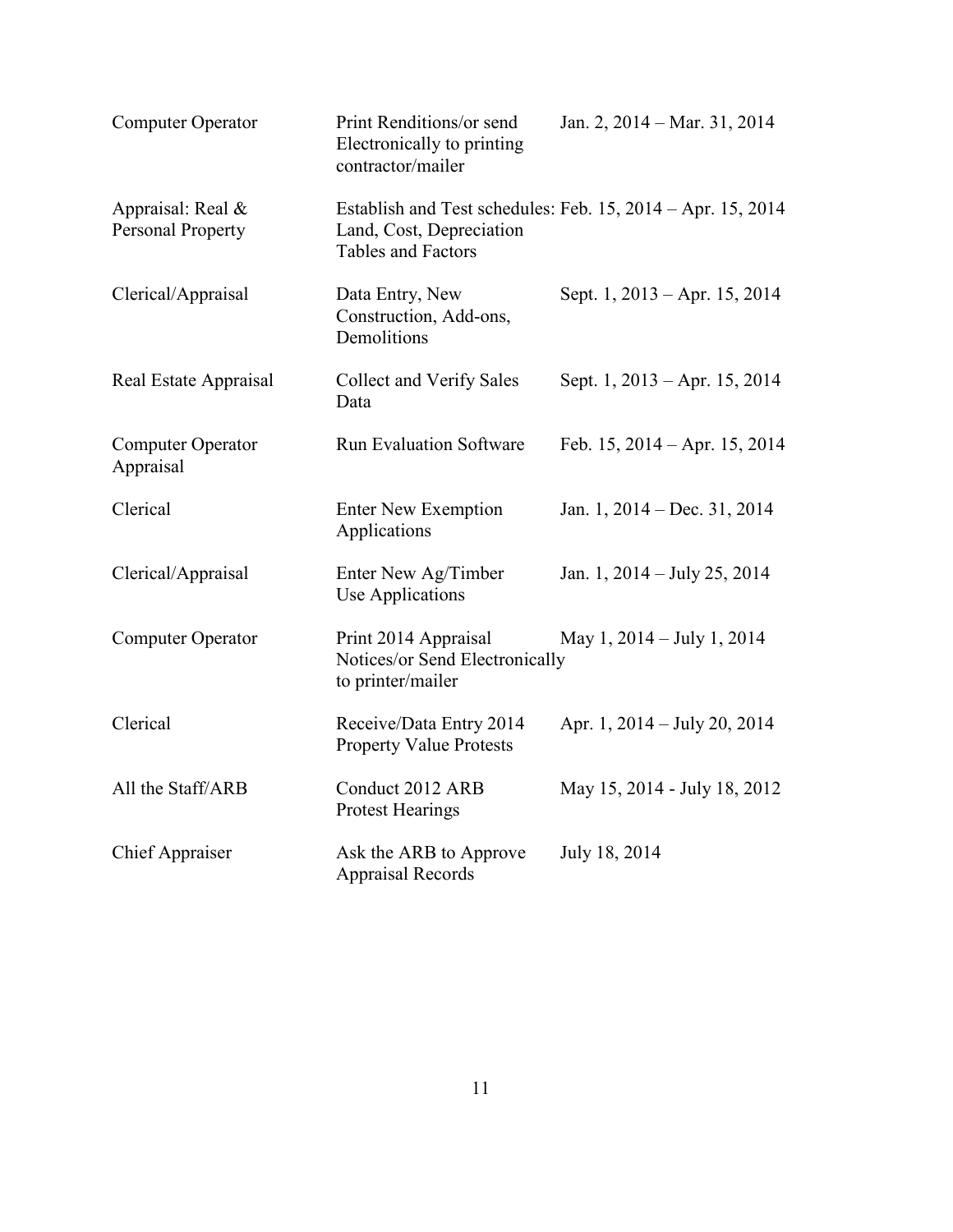| ARB                    | Approve Appraisal Records July 18, 2014                                                     |                                |
|------------------------|---------------------------------------------------------------------------------------------|--------------------------------|
| All the Staff          | Prepare the Records for<br>Certification to the Taxing<br>Entities                          | July 21, $2014 - Aug. 1, 2014$ |
| Computer Operator      | Runs Reports, Recaps<br>Hard Copy and Electronic<br>Rolls that go to the Taxing<br>Entities | July 25, $2014 - Aug. 1, 2014$ |
| <b>Chief Appraiser</b> | Certifies the 2014 Appraisal Aug. 1, 2012<br><b>Rolls to Entities</b>                       |                                |

### **MASS APPRAISAL SYSTEM**

Computer Assisted Mass Appraisal (CAMA) system revisions are specified and coordinated with LPS/Harris Corporation, the software provider. All computer forms and procedures are reviewed and revised as required. The following details these procedures as it relates to the 2013 and 2012 years:

#### **APPRAISAL RESPONSIBILITIES**

The field appraisal staff is responsible for collecting and maintaining property characteristic data for classification, valuation, and other purposes. Accurate valuation of real and personal property by any method requires a comprehensive physical description of personal property, and land and building characteristics. This appraisal activity is responsible for administering, planning and coordinating all activities involving data collection and maintenance of all commercial, residential and personal property types located within the boundaries of the Waller County Appraisal District jurisdiction. The data collection effort involves the field inspection of real and personal property accounts, as well as data entry of all data collected into the existing information system. The goal is to periodically field inspect residential, commercial, and personal properties in the district every year.

#### **APPRAISAL RESOURCES**

- Personnel The appraisal activities are conducted by 6 appraisers.
- Data The data used by field appraisers includes the existing property characteristic information contained in the Computer Assisted Mass Appraisal System (CAMA) from the district's computer system. The data is printed on property record cards or appraisal cards, or is accessed by using lap tops in the field. This technology allows field appraisers to extract property record data from the lap tops and make any changes to the properties while on-site.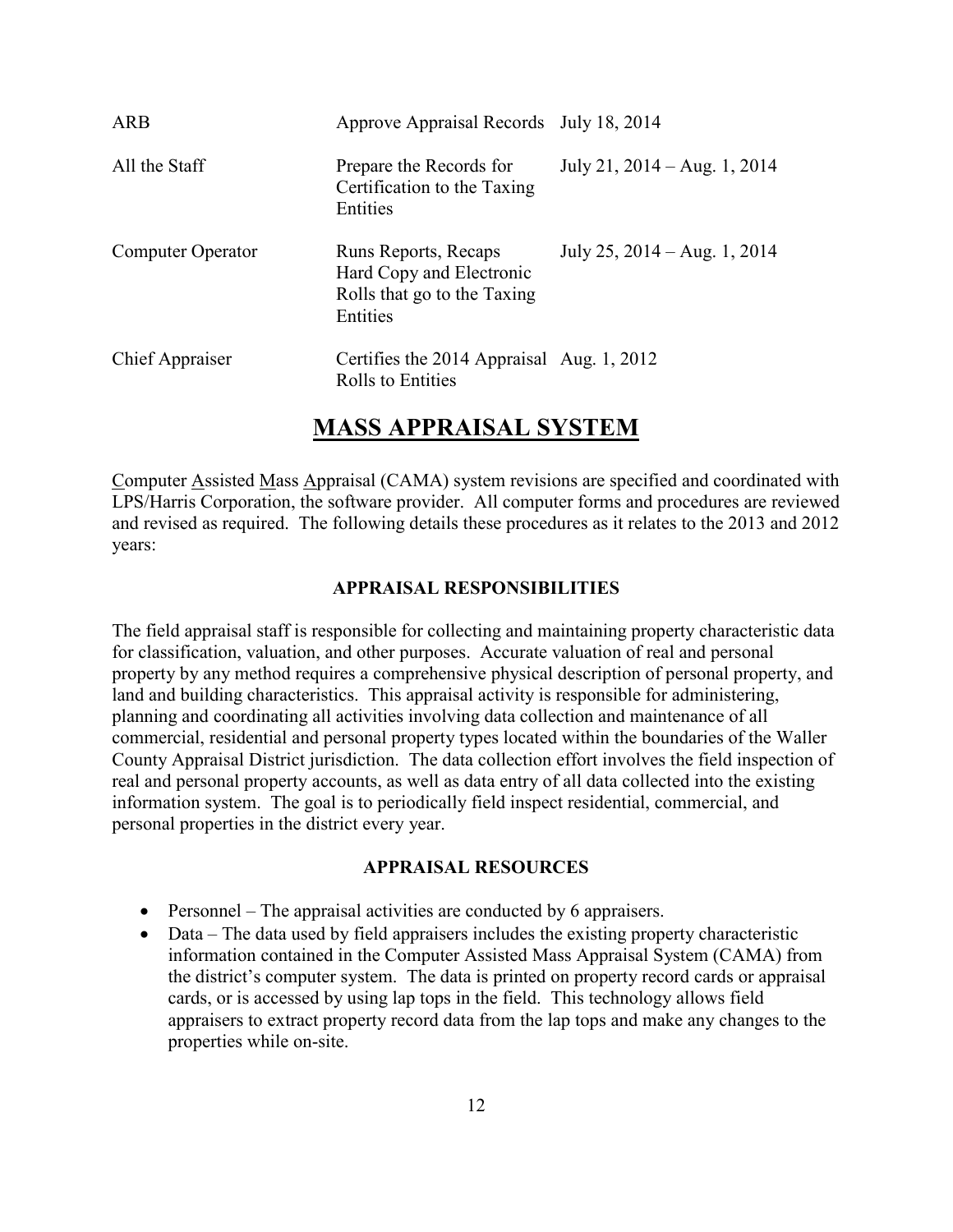• Other data used includes map, sales data, building permits, aerial photos and actual cost and market information. Sources of information are gathered using excellent joint relationships with other participants in the real estate market place. The district cultivates sources and gathers information from both buyers and sellers participating in the real estate market.

#### **APPRAISAL FREQUENCY AND METHOD SUMMARY**

- Residential Property WCAD's goal for residential property is visually or physically examined each year with appraisers noting the condition of the improvement and looking for changes that might have occurred to the property since the last inspection. This is done by physically driving the entire district each year. WCAD strives to statistically analyze subdivisions annually to ensure that sales in the subdivision at least during the last 12 months are within a  $\frac{+}{5\%}$  range of appraised value. If sales do not indicate that range, adjustments may be recommended and made to areas affected using a process outlined in the residential appraisal section of this report.
- Commercial Property WCAD's goal is to observe and examine commercial property to verify class and condition every year. The inspection occurs as appraisers are checking business personal property and by physically driving the district every year. Real estate accounts are analyzed against sales of similar properties in Waller CAD. The income approach to value is also utilized to appraise all commercial properties such as shopping centers, apartment complexes, office buildings, restaurants, motel and hotel, and other types of property that typically sell based on net operating income.
- Business Personal Property Business personal property is observed annually with appraisers' effort to inspect businesses to develop quality and density observations. Renditions are mailed or delivered to new businesses. Appraisers will utilize SIC codes to determine consistency for appraisal of similar businesses. Rendition laws provide additional information on which to base taxability of business personal properties.
- Mineral Properties Working and royalty interests of producing oil and gas wells are appraised annually through contracted services with Hugh Landrum and Associates. The most recent production data available from the Texas Railroad commission is downloaded into appraisal software that estimates economically recoverable reserves. Those reserves are then valued based upon state mandated pricing. A discount is applied over the anticipated life of the well in order to consider the value of money over time to recover those revenues. Each producing lease is valued as a unit and then that value is divided according to the various owners of the lease listed in the division order. A Reappraisal Plan produced by Hugh Landrum and Associates is attached for further details.
- Utilities and Pipelines Utility companies and pipelines are appraised annually through contracted services with Hugh Landrum and Associates using a unit value developed by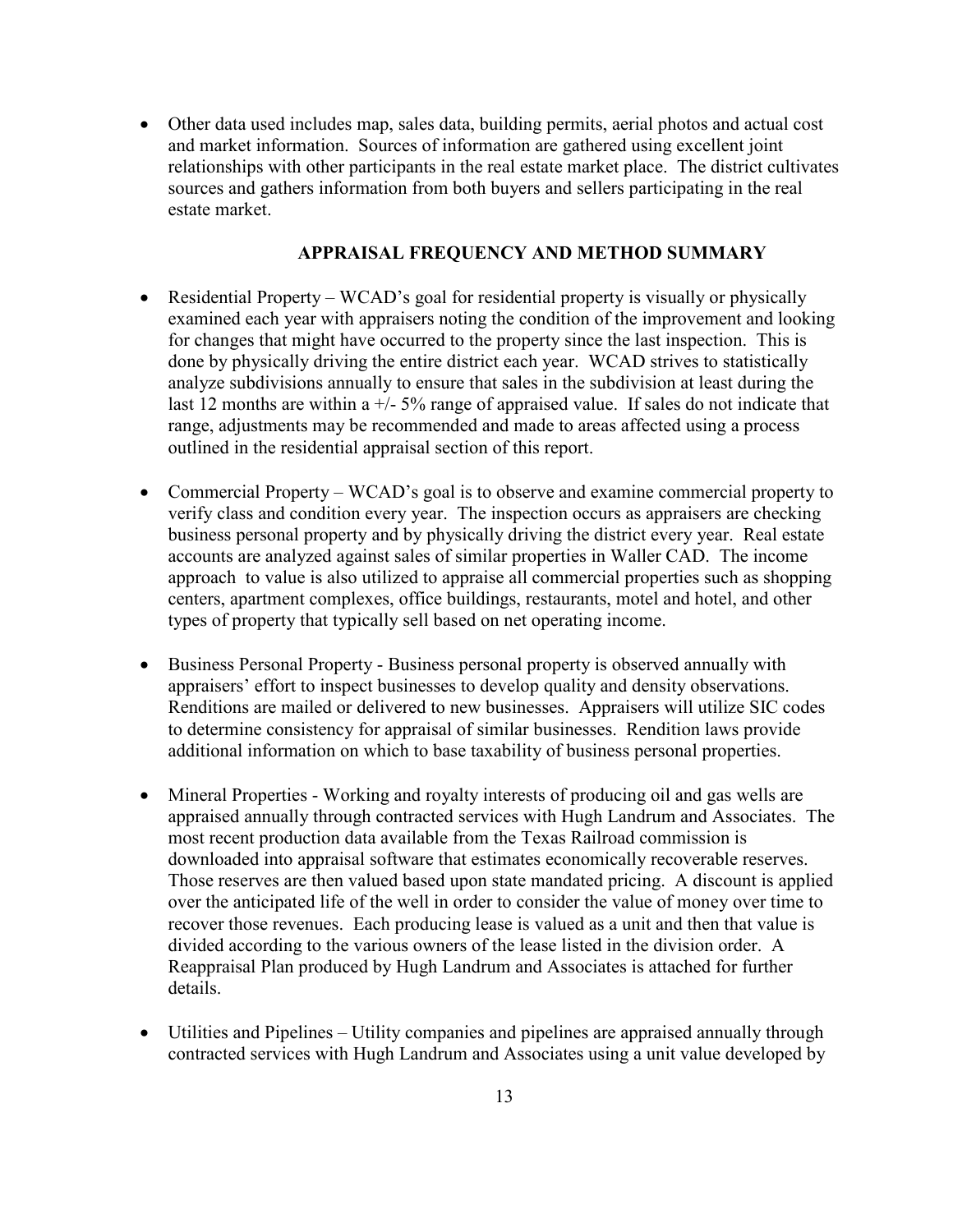using all three approaches to value (Market, Cost and Income). A Reappraisal Plan produced by Hugh Landrum and Associates is attached for further details.

• Special Valuation Properties – Properties in this category are properties that receive aguse, wildlife management, recreational/park/scenic, or public access airport valuations. All receive two values – a market value and a "special valuation" value.

The market value is established by applying the approach to value that is applicable to the property. The "special value" is calculated by more than one method.

Ag-use and timber-use values are directly related to the income producing ability of the land. The calculation of ag-use or timber-use values is an income approach calculation.

In this appraisal district, the market value and the ag-use/timber-use values are rarely equal. The market value almost always exceeds the "special value".

Wildlife management can only occur on property that previously received ag-use valuation. The "special value" for wildlife management is the same as the ag-use value assigned to the property. The legislature, when it created wildlife management, required wildlife management to be revenue neutral; therefore, the same value as if it remained in ag-use.

In order for land to qualify for either recreational/park/scenic or public access airport valuation, the property must first be voluntarily deed restricted – restricted to the type of property indicated by the application. To arrive at a special value for these properties, the fact that the property is deed restricted must be part of the process. These types of properties are difficult to value.

With public access airport properties as the lone exception, all improvements on the property (home, barns, storage sheds, hangers, terminals, runways, etc.) are valued and taxed at market value. The "special value" applies only to the land. Improvements on public access airport properties are valued as restricted, just as is the land.

• Business and Industrial Tangible Personal Property – All three approaches to value are used to value these types of property. The cost approach is the approach most often used. The sales comparison and income approaches to value are used in a minority of situations.

#### **PRELIMINARY ANALYSIS**

#### **Data Collection/Validation**

Data collection of real property involves maintaining data characteristics of the property on CAMA. The information contained in the CAMA includes site characteristics, such as land size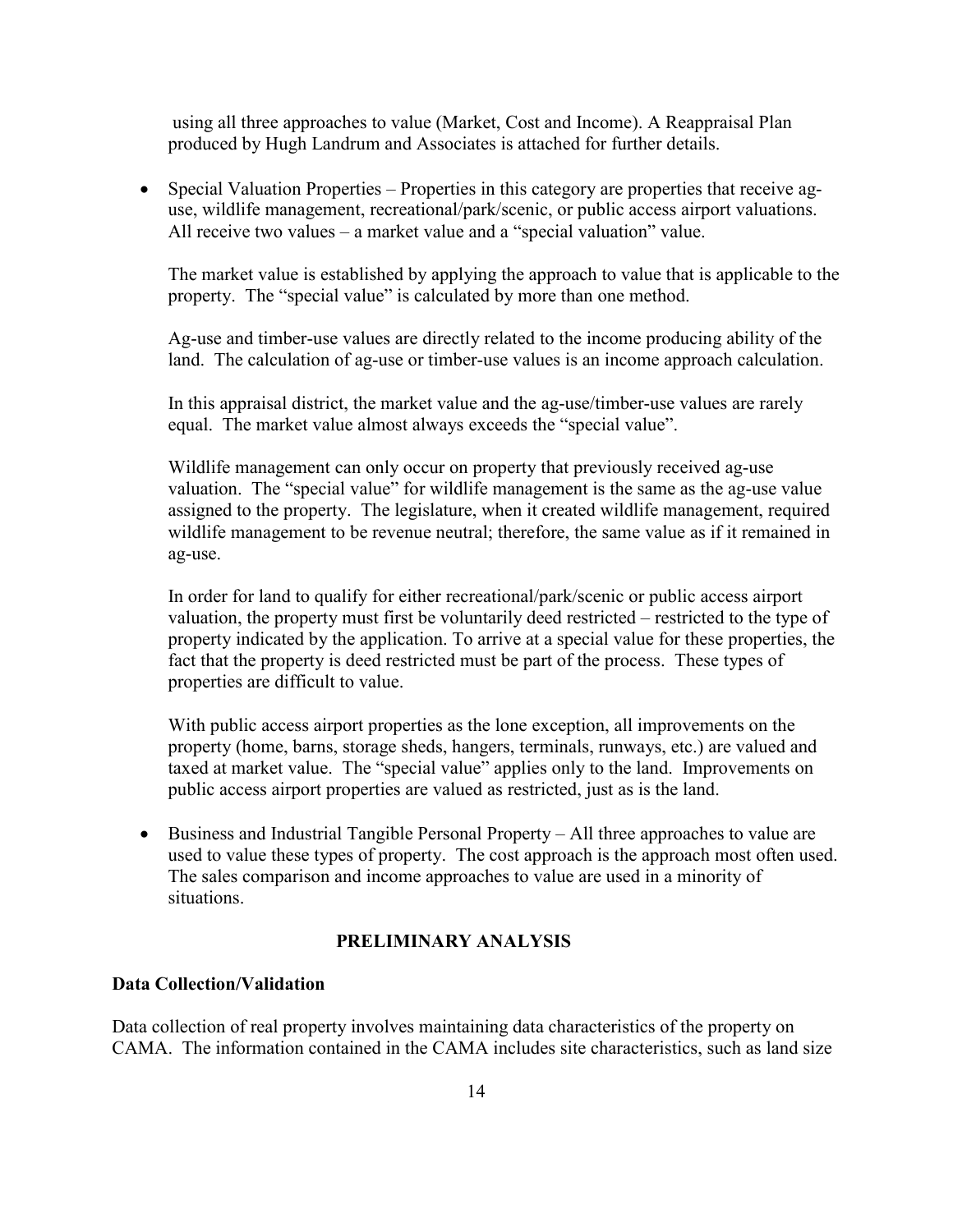and topography and improvement data such as square footage of living area, actual/effective year built quality of construction and condition. Field appraisers are required to use a property classification system that establishes uniform procedures for the correct listing of real property. All properties are coded according to a classification system. The approaches to value are structured and calibrated based on this coding system and property description and characteristics. The field appraisers use property classification references during their initial training and as a guide in the field inspection of properties. Data collection for personal property involves maintaining information of software designed to record and appraise business personal property. The type of information contained in the business personal property field includes personal property such as business inventory, furniture and fixtures, machinery and equipment, and vehicles with details such as cost and location. The field appraiser conducting on-site inspections use a personal property classification system during their initial training and as a guide to correctly list all personal property that is taxable.

#### **Sources of Data**

The sources of data collection are through property inspection, new construction field efforts, data review, data mailer questionnaires, hearings, sales validation efforts, commercial sales verification and field effort, newspapers, and publications, and property owner correspondence by mail or via internet, building permits received from municipalities that require septic system permits, electrical hook ups, and physically driving the district every year. Area regional real estate brokers and managers are also sources of market and property information. Surveying and title companies are also sources of market and property information. Data surveys of property owners requesting market information and property descriptions information is also valuable data. Improvement costs information is gathered from local building contractors and Marshall and Swift Valuation Services. Various income and rental surveys are performed by interviewing property managers and operators to determine operating income and expenses for investment and income producing real property along with information gathered at hearings.

Data review of entire neighborhoods is generally a good source for data collection. Appraisers drive the entire neighborhoods to review the accuracy of our data and identify properties that have to be re-listed. The sales validation effort in real property pertains to the collection of market data for properties that have sold. In residential, sales validation effort involves on-site inspection by filed appraisers to verify the accuracy of the property characteristics and confirmation of sales prices. In commercial properties, the appraisers are responsible for contacting sales participants to confirm sales prices and to verify pertinent data.

Property owners are one of the best sources for identifying incorrect data that generates a field inspection. Frequently, the property owner provides reliable data to allow correction of records without having to send an appraiser on-site. As the district has increased the amount of information available on the internet, property owners have the opportunity to review information on their property and forward corrections via e-mail. For the property owner without access to the Internet, letters are sometimes submitted notifying the district of inaccurate data. Properties identified in this manner are added to a work file and coded for future inspection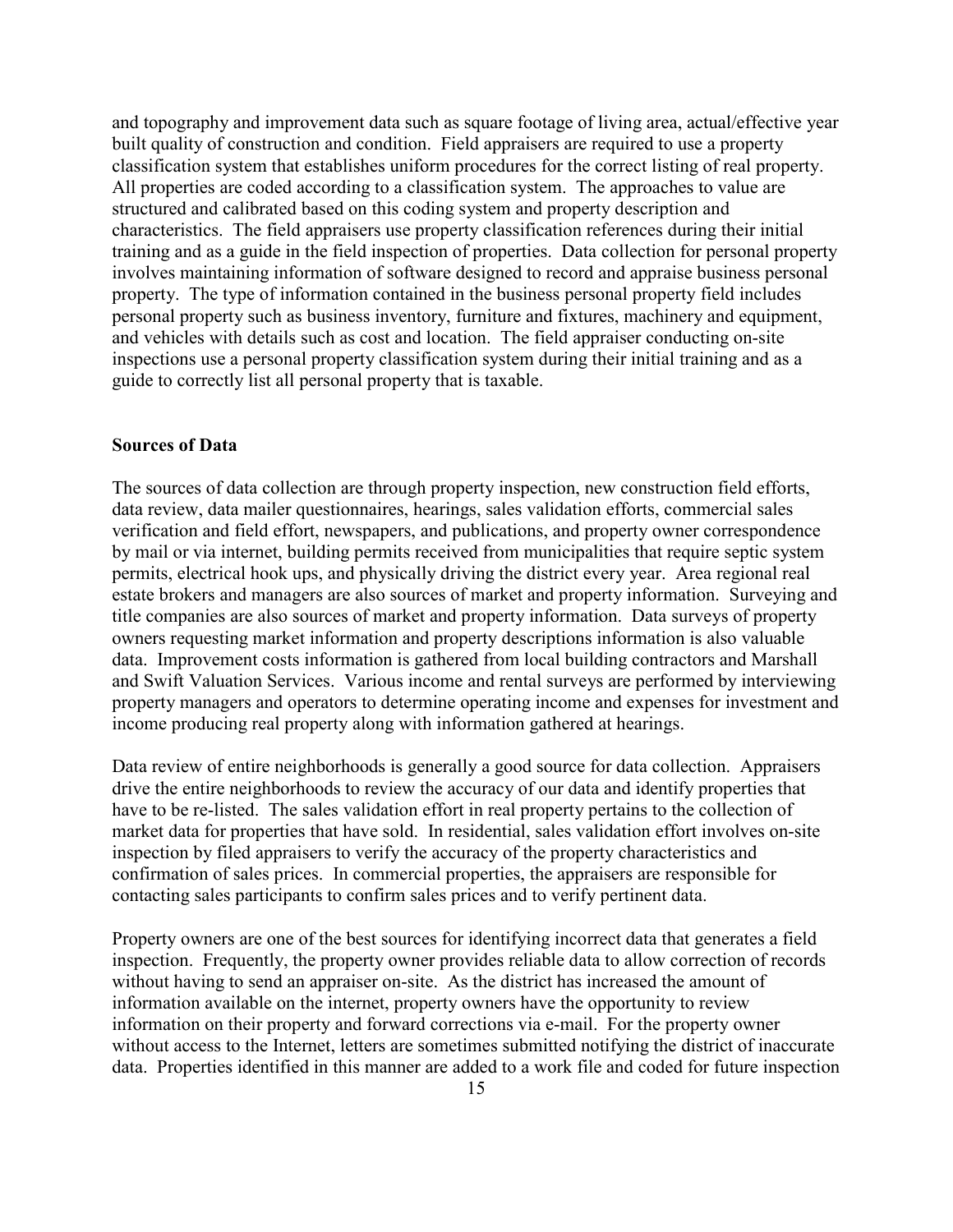at the earliest opportunity. Accuracy and validity in property descriptions and characteristics data is the highest goal and is stressed throughout the appraisal process from year to year. Appraisal opinion quality and validity relies on data accuracy as its foundation.

#### **Data Collection Procedures**

The WCAD will assign appraisers a specific school district to conduct field inspections. It will be the responsibility of the appraisers to become knowledgeable of all the factors that drive values for that specific area. Appraisers of real estate and business personal property conduct field inspections and record information using printed appraisal cards or the use of lap tops that holds data dealing with the properties and allow for the entry of corrections, additions or changes the appraiser may find in his or her filed inspection.

The quality of the data used is extremely important in estimating market values of taxable property. While work performance standards are established and upheld for the various field activities, quality of data is emphasized as the goal and responsibility of each appraiser. New appraisers will be trained in the specifics of data collection and the classification system set forth and recognized as rules to follow. Quality assurance supervision is charged with the responsibility of ensuring that appraisers follow listing procedures, identify training issues and provide uniform training throughout the field appraisal staff.

#### **Data Maintenance**

The field appraisers are responsible for ensuring that all the data collected is correct and this information will be entered into the CAMA system either by the appraiser or jurisdiction representative. The responsibility includes not only data entry, but also quality assurance.

#### **INDIVIDUAL VALUE REVIEW PROCEDURES**

#### **Field Review**

The date of last inspection and the WCAD appraiser responsible are listed on the CAMA record or property file. If a property owner or jurisdiction disputes the district records concerning this date during a hearing, via telephone call or other correspondence received, the record may be corrected based on the evidence provided or an on-site inspection may be conducted. Typically, a field inspection is requested to verify the information for the current year's valuation or for the next year's valuation. Every year each district is physically driven for a field review of real property and personal property located within the boundaries of Waller County. The appraiser also reviews and re-inspects the properties coded on a next inspection list dated January 1, of the year being reviewed. A field review is performed on all personal property accounts every year. WCAD is responsible for approximately 42,400 parcels.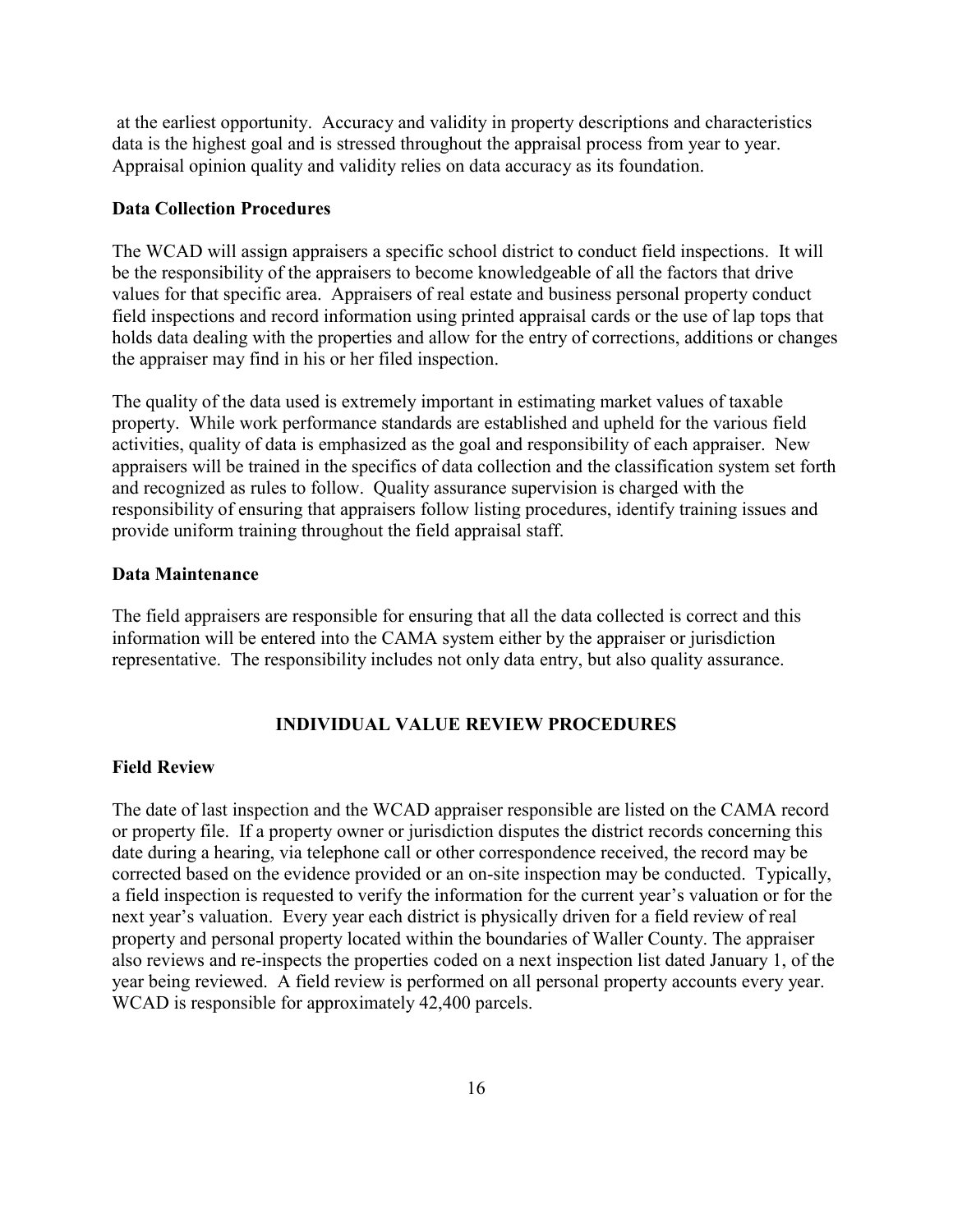#### **Office Review**

WCAD's goal is to conduct office reviews on properties where update information has been received from owners of the property and is considered accurate and correct. Data mailers, sent in mass, or at the request of the property owner, frequently verify some property characteristics or current conditions of the property. When the property data is verified in this manner, and considered accurate and correct, field inspections may not be required. The personal property department mailed property rendition forms in January or February of each year to assist in the annual review of property.

#### **PERFORMANCE TESTS**

The property appraisers are responsible for conducting ratio studies and comparative analysis. Ratio studies are conducted on property located within certain neighborhoods, districts or other geographic areas by appraisal staff. The sale ratio and comparative analysis of sale property to appraised property forms the basis for determining the level of appraisal and market influences and factors for the areas. This information is the basis for updating property valuations for the entire area of property to be evaluated. Field appraisers, in many cases, may conduct filed inspections to ensure the accuracy of the property description at the time of sale for this study. This inspection is to ensure that the ratios produced are accurate for the property sold and that appraised values utilized in the study are based on accurate property data characteristics observed at the time of sale. Also, property inspections are performed to discover if property characteristics have changed as the sale date or subsequent to the sale date. Sale ratios should be based on the value of the property as of the date of sale. A change made to the property after the sales date or after any negotiation and agreement in price was concluded not to be included in the sales ratio. Properly performed ratio studies are a good reflection of the level of appraisals for the district.

#### **RESIDENTIAL VALUATION PROCESS**

#### **Scope of Responsibility**

The residential appraisers are responsible for estimating equal and uniform market values for residential improved and vacant property.

#### **Appraisal Resources**

**Personnel** – The residential appraisal staff consists of four (4) appraisers. The following appraisers are responsible for estimating the market value of residential property: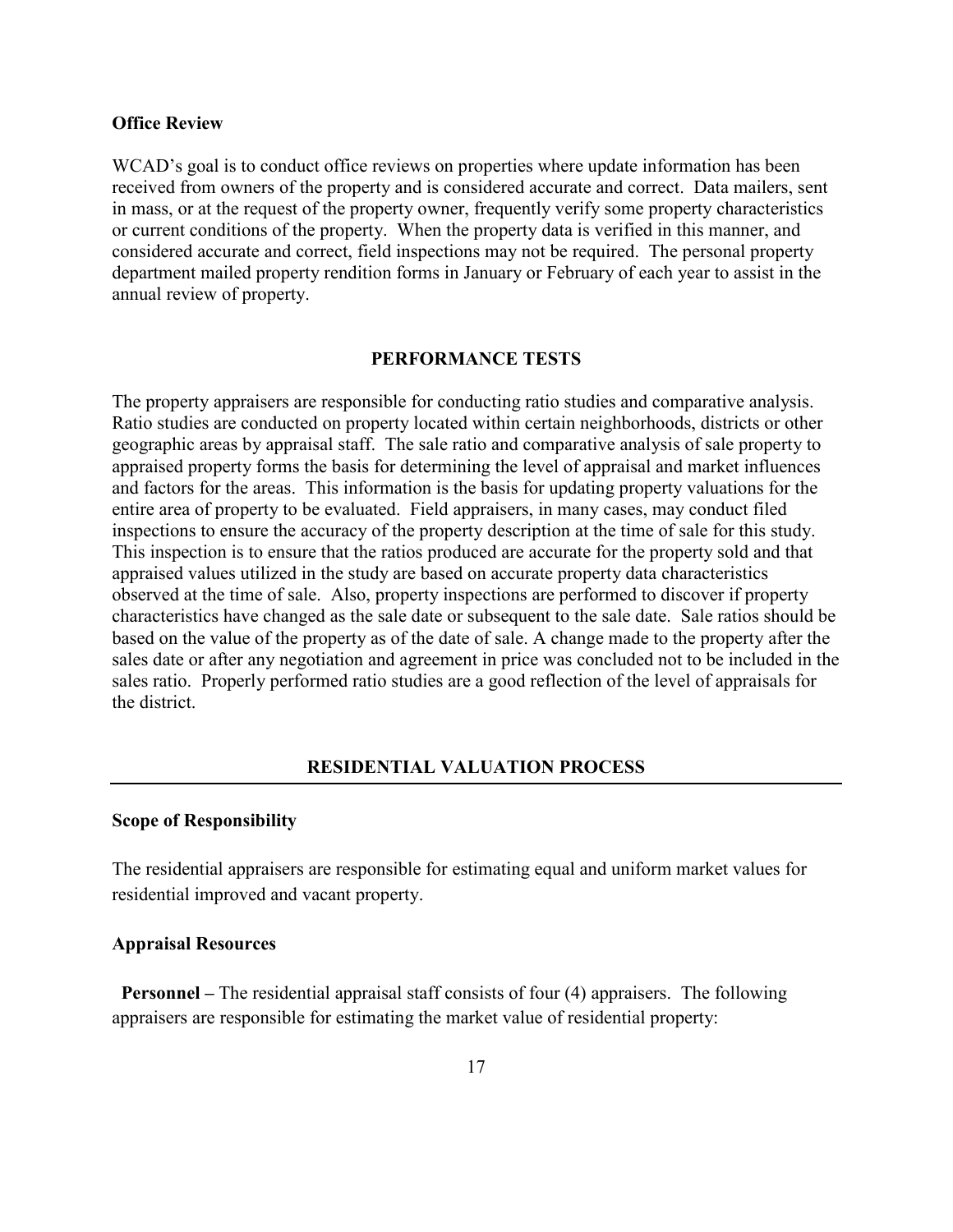Chris Barzilla – Chief Appraiser Howard Kelly – Appraiser, Royal & Katy ISD Billie Wilbanks – Appraiser, Waller ISD Michelle Mitchell – Appraiser, Hempstead ISD Daniel Rodriguez – Staff Appraiser

#### **Additional Staff:**

The Waller CAD in addition to the appraisers, the following staff provides these services:

|                        | <b>Title</b>                | <b>Appraisal Services Provided</b>     |
|------------------------|-----------------------------|----------------------------------------|
| Becky Gurrola          | Deputy Chief Appraiser      |                                        |
| <b>Elaine Gross</b>    | Bookkeeper                  |                                        |
| Michael Sargent        | Cartographer                | Mapping                                |
| <b>Brandee Froebel</b> | Cartographer                | <b>Mapping Assistant</b>               |
| Belva Kirk             | Jurisdiction Representative | Supervises/Clerical assistance         |
| Diana Alvarado         | Jurisdiction Representative | General clerical assistance            |
| Jessica Mize           | Jurisdiction Representative | General clerical assistance            |
| Norma Fausto           | Jurisdiction Representative | <b>ARB Records/Data Entry/Clerical</b> |

#### **GATHERING OF DATA**

**Data –** An individualized set of data characteristics of each residential dwelling (A1/A2 category) and multiple family units (B1 category) and Vacant (C) are collected in the field and data entered into the computer and or lap top. The Waller CAD has taken steps to enter date more efficiently while in the field with the purchase of three (3) lap tops that will assist the field appraisers to enter data at the same time he or she is gathering it.

The property characteristic data drives the application of computer-assisted mass appraisal (CAMA) under Cost; Market, and Income Approaches to property valuation.

#### **NEW CONSTRUCTION/DEMOLITION**

New construction and office review procedures are identified and revised as needed. The district physically drives the district every year. This important annual activity is projected and entered on the key events calendar for each tax year. Additional information on new construction is also received from taxpayers, San Bernard Electric, Waller County septic permits and any other viable means of gathering this information.

#### **MARKET AREAS**

The district uses the school district boundaries to delineate market areas. Each school district represents one market area. Each of the districts is broken down into smaller market areas and these areas are determined by their location within the county and by what the market value is in that area. For example, Katy I.S.D's land values and housing values are higher than those of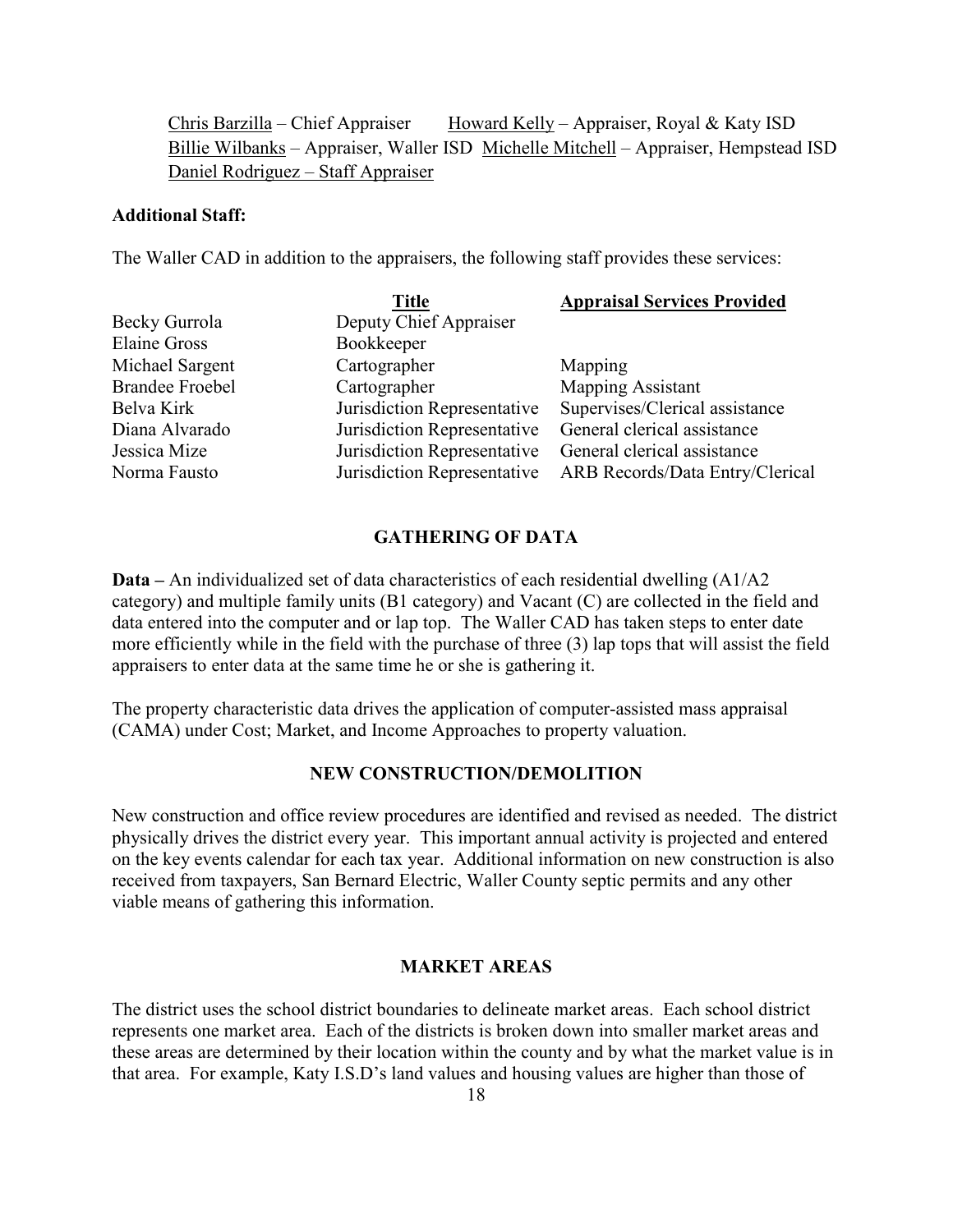Hempstead I.S.D. because of its proximity to Harris and Fort Bend County. The appraisal district has found that the land and housing prices vary between school districts for various reasons. Because of this the market areas are defined and broken down by the four school districts.

#### **PROPERTY CHARACTERISTICS**

The appraisal districts market areas are also delineated by school district boundaries. There are many characteristics that can affect property values which are taken into account by the market. The location in the county and the school district that the property is located has an effect on property values. Property that is located in the south east part of the county, such as the City of Katy and Katy I.S.D., are impacted by their proximity to Harris and Fort Bend County. Also those entities are affected by their proximity to the I-10 Freeway. The property values located within Waller I.S.D. or the east side of the county is also affected by their proximity to Harris and Montgomery County. Those market values are usually a little higher than those in the north end of the county or Hempstead I.S.D. There are other characteristics that affect market values other than the location within the county, i.e. property that sit on a hardtop road vs. a dirt road or a major thoroughfare. Other examples would be the location of property whether it is in the floodplain or floodway. All characteristics of all property are taken into consideration when being appraised by the district

#### **RE-INSPECTION/IDENTIFICATION OF PROBLEMATIC MARKET AREAS**

Real property market areas, by classification, are tested for low or high protest ratios, or high coefficient of dispersion. Market areas whose ratios fail to fall within the 5% confidence interval (5% from the median appraisal ratio of 1.00) are determined to be problematic. Field reviews are scheduled to verify and/or correct property characteristic data. Additional sales data is researched and verified. In the absence of adequate market data, neighborhood comparisons are made to find comparable areas that have sufficient data to conduct these tests. Market areas with extensive improvement remodeling are identified, verified and field activities scheduled to update property characteristics data. Properties considered as "locked gates" or in accessible to appraisers due to locked gates or no entry gates, are identified and yellow hangers are left on gates to request for an on-site inspection. If there is no response received, then aerials are pulled, inspected and the appraiser will estimate a market value on the property.

#### **FIELD OR OFFICE VERIFICATION OF SALES DATA AND PROPERTY CHARACTERISTICS**

Sales information must be verified and property characteristics data contemporaneous (same time) with the date of sale captured. The sales ratio formula is equal to the appraisal of the property / (divided by) the sales price. The sales ratio tools require that the property that sold must be the same property appraised in order that statistical analysis results will be valid.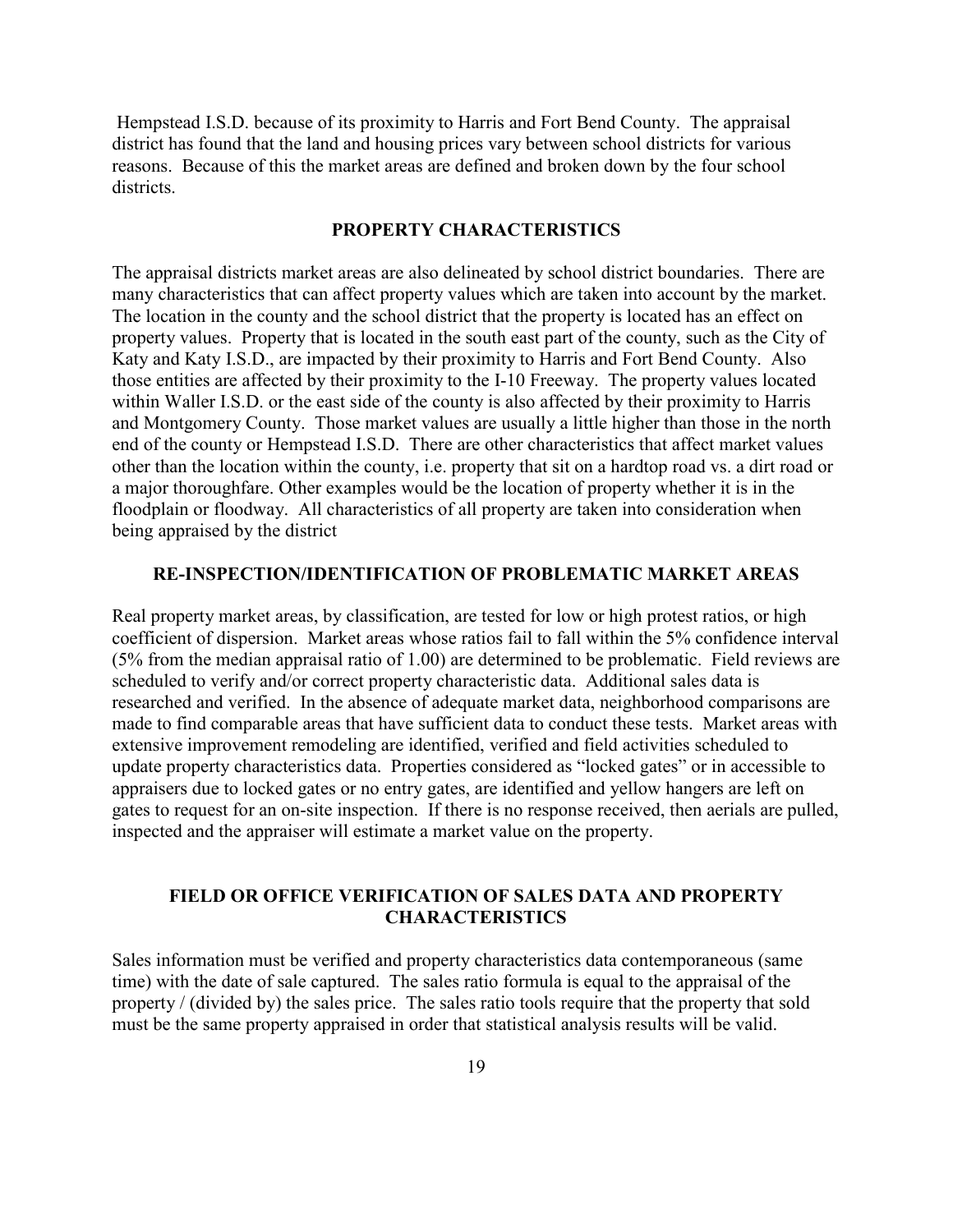#### **VALUATION APPROACH**

#### **Land Analysis**

Residential land valuation analysis is conducted prior to market areas or neighborhood sales analysis. The value of the land component to the property is estimated based in available market sales for comparable and competing land under similar usage. A comparison and analysis of comparable land sales is conducted based on a comparison of land characteristics found to influence the market price of land located in the area or neighborhood. A computerized file of land tables stores the land information required to consistently value individual parcels within an area given known land characteristics, such as dimension or acreage. Specific land influences are considered, where necessary, and depending on neighborhood or area and individual land parcel or tract characteristics, to adjust parcels outside the area norm for such factors as access, shape, size, topography, flood factors or un-useable land. The appraisers use abstraction and allocation methods to insure that estimated land values best reflect the contributory market value of the land to the overall property value.

#### **Area Analysis**

Data on regional economic forces such as demographic patterns, regional location factors, employment and income patterns, general trends in real property prices and rents, interest rate trends, availability of vacant land, and construction trends and costs may be collected from private vendors and public sources and provide the field appraisers a current economic outlook on the real estate market. Information is obtained from real estate publications and sources such as continuing education in the form of IAAO and the Comptroller of Public Accounts classes and seminars.

#### **Neighborhood and Market Analysis**

Neighborhood analysis involves the examination of how physical, economic, governmental and social forces and other influences affect property values. The effect of these forces is also used to identify, classify, and stratify comparable properties into smaller, manageable subsets of the universe of properties known as neighborhoods. Residential valuation and neighborhood analysis is conducted on various market areas within each of the political entities known as Independent School District (ISD). Analysis of comparable market sales forms the basis of estimating market activity and the level of supply and demand affecting market prices for any given market area, neighborhood or district. Market sales indicate the effects of these market forces and are interpreted by the appraiser into an indication of market price ranges and indication of property component change considering a given time period relative to the date of appraisal. Cost and Market approaches to estimate value are the basic techniques utilized to interpret these sales. For multiple family properties the Income Approach to value is the basic technique to estimate an opinion of value for investment level residential property.

The first step in neighborhood analysis is the identification of a group of properties that share certain common traits. A "neighborhood" for analysis purposes is defined as the largest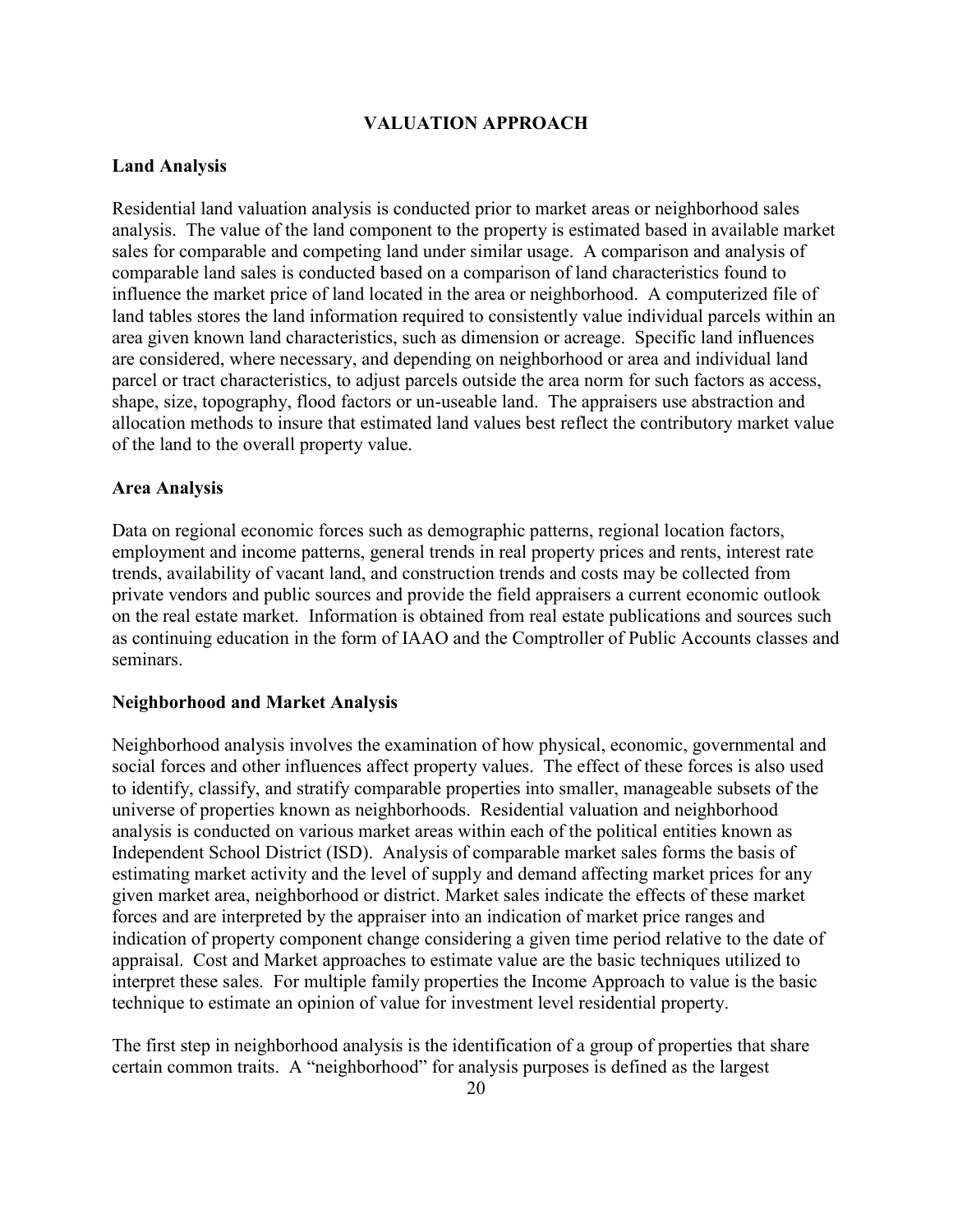geographic grouping of properties where the property's physical, economic, governmental and social forces are generally similar and uniform. Once a neighborhood with similar characteristics has been identified, the next step is to define its boundaries. This process is known as "delineation". Some factors used in neighborhood delineation include location, sales price range, lot size, age of dwelling, quality of construction and condition of dwellings, squarefootage of living area, and story height. Delineation can involve the physical drawing of neighborhood boundary lines on a map, but it can also involve statistical separation of stratification based on attribute analysis. Part of neighborhood analysis is the consideration of noticeable patterns of growth that influence a neighborhood's individual market. Few neighborhoods are fixed in character. Each neighborhood may be characterized as being in a state of growth, stability, or decline. The growth period is a time of development and construction. As new neighborhoods in a community are developed, they compete with existing neighborhoods. An added supply of new homes tends to induce population shift from older homes to newer homes. In the period of stability, or equilibrium, the forces of supply and demand are about equal. Generally, in a stage of equilibrium, older neighborhoods can be more desirable due to their stability of residential character and proximity to the workplace and other community facilities. The period of decline reflects diminishing demand or desirability. During decline, general property use may change from residential to a mix of residential and commercial uses. Declining neighborhoods may also experience renewal, reorganization, rebuilding, or restoration, which promotes increased demand and economic desirability.

Neighborhood identification and delineation is the cornerstone of the residential valuation system at the district. All residential analysis work done in association with the residential valuation process is neighborhood specific. Neighborhood delineation is periodically reviewed to determine if further neighborhood delineation is warranted. Whereas neighborhoods involve similar properties in the same location, a neighborhood group simply defined as similar neighborhoods in similar locations. Each residential neighborhood is assigned to a neighborhood group based on observable aspects of homogeneity between neighborhoods. Neighborhood grouping is highly beneficial in cost-derived areas of limited or no sales, or in direct sales comparison analysis. Neighborhood groups, or given neighborhoods, increases the available market data by linking comparable properties outside a given neighborhood. Sale ratio analyses, discussed below, are performed on a neighborhood basis and are soft sale area on a neighborhood group basis.

#### **Highest and Best Analysis**

The highest and best use of property is the reasonable and probable use that supports the highest present values as of the date of appraisal. The highest and best use must be physically possible, legal, financially feasible, and productive to its maximum. The highest and best use of residential property is normally its' current use. This is due in part to the fact that residential development, in many areas, through use of deed restrictions and zoning, preclude other land uses. Residential valuation undertakes reassessment of highest and best use in transition areas and areas of mixed residential and commercial use. In transition areas with ongoing gentrification neighborhood (renovations of unprosperous neighborhoods), the appraiser reviews the existing residential property use and makes a determination regarding highest and best use.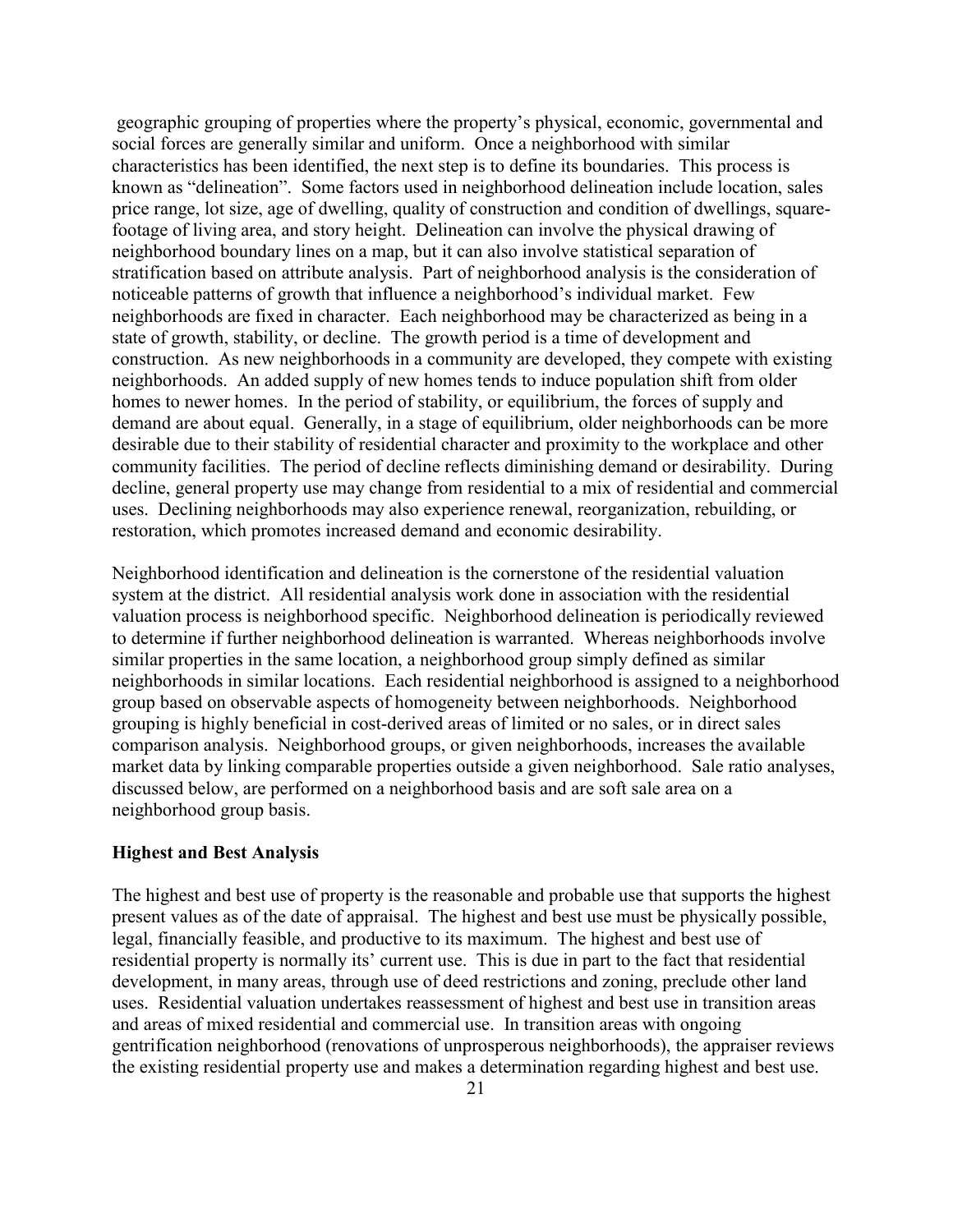Once the conclusion is made that the highest and best use remains residential, further highest and best use analysis is done to decide the type of residential use on a neighborhood basis. As an example, it may be determined in a transition area that older, non-remodeled homes are economic misimprovements, and the highest and best use of such property is the construction of new dwellings. In areas of mixed residential and commercial use, the appraiser may review the properties in these areas on a periodic basis to determine if changes in the real estate market require reassessment of the highest and best use of a selected population of properties. Due to the passage of a Texas Constitution, November 3, 2009, HJR 36 would amend Section 1, Article VIII to authorize the Legislature to provide for taxation on residence homesteads to be based on value solely as a residence and not according to "highest and best use" of the property.

#### **VALUATION AND STATISTICAL ANALYSIS (Model Calibration)**

#### **Cost Schedules**

All residential parcels in the district were originally valued in 1981 using cost schedules estimated from identical cost schedules based on improvement classification system using comparative unit method. The district's residential cost schedules are estimated from market sales and cost estimates collected from both builders and contractors. These cost estimates compared with sales of new improvements and evaluated from year to year and indexed to reflect the local residential building and labor market. Costs may also be indexed from neighborhood factors and influences that affect the total replacement cost of the improvements in a smaller market area based on evidence taken from a sample of market sales. The cost schedules are reviewed yearly.

A review of the residential cost schedules are performed as necessary. As part of this review and evaluation process of the estimated replacement cost, newly constructed sold properties representing various levels of quality of construction in district are considered.

#### **Sales Information**

A sales file of sales letters is maintained for real property. Residential vacant land sales, along with commercial improved and vacant land sales are maintained in a sales information system. Residential improved and vacant sales are collected from a variety of sources, including: district questionnaires sent to buyers, field discovery, protest hearings, Fee appraisers, builders, and realtors. A system of type, source, validity and verification codes has been established to define salient facts related to a property's purchase or transfer and to help determine relevant market sale prices. The effect of time as an influence on price was considered by paired comparison and applied in the ratio study to the sales as indicated within each neighborhood area. Neighborhood sales reports are generated as an analysis tool for the appraiser in the development and estimation of market price ranges and property component value estimates. Abstraction and allocation of property components based on sales of similar property is an important analysis tool to interpret market sales under the cost and market approaches to value. These analysis tolls help determine and estimate the effects of change, with regard to price, as indicated by sale prices for similar property within the current market. Monthly time adjustments are estimated based on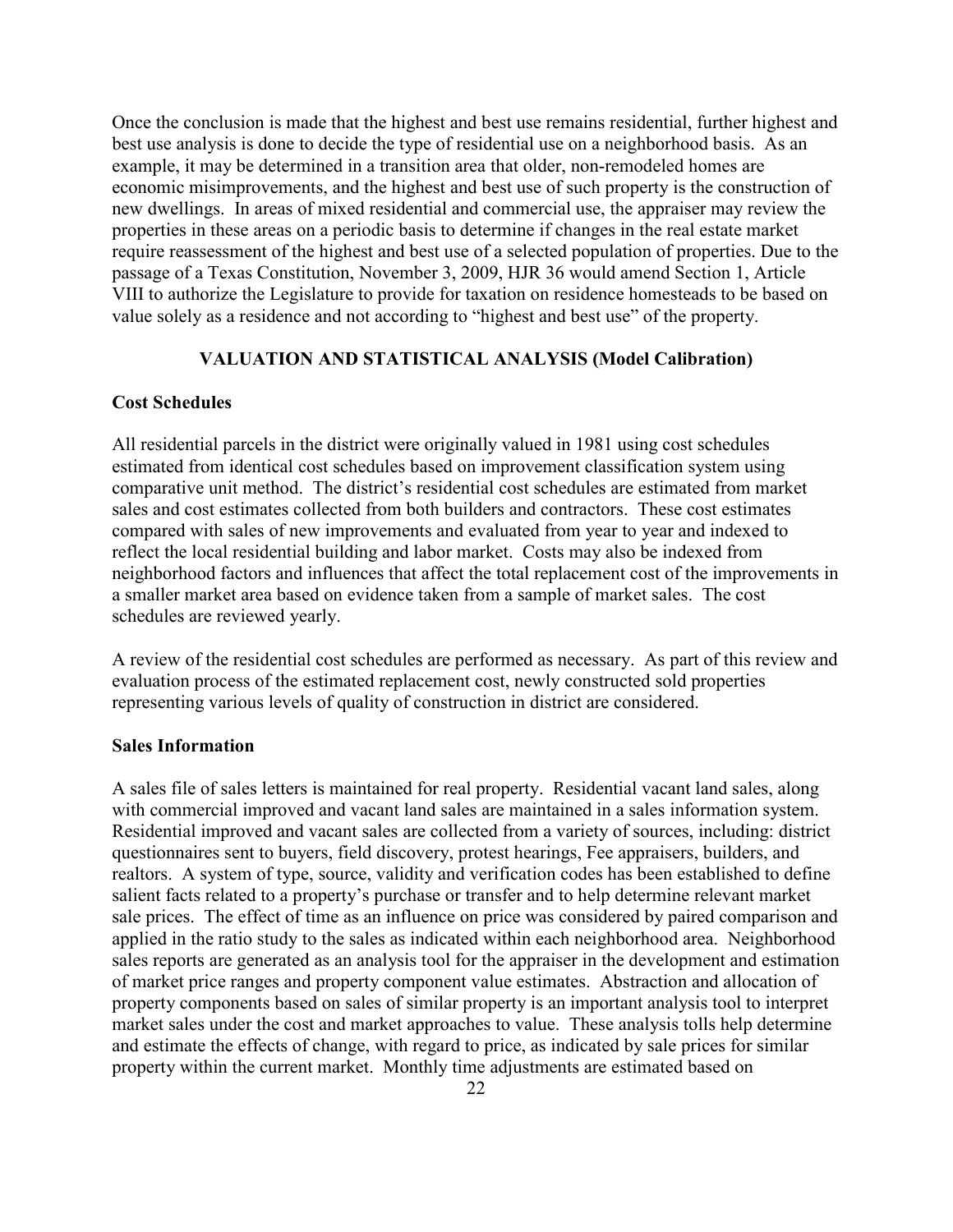comparative analysis using paired comparison of sold property. Sales of the same property were considered and analyzed for any indication of price change attributed to a time change or influence. Property characteristics, financing, and conditions of sale were compared for each property sold in the pairing of property to isolate only the time factor as an influence on price.

#### **Statistical Analysis**

The residential valuation appraisers perform statistical analysis annually to evaluate whether estimated values are equitable and consistent with the market. Ratio studies are conducted on residential properties in the district to judge the two primary aspects of mass appraisal accuracy – level and uniformity of value. Appraisal statistics of central tendency generated from sales ratios are evaluated and analyzed for the area. The level of appraised values is determined by the weighted mean ratio for sales of individual properties, and a comparison of weighted means reflect the general level of appraised value.

The appraiser, through the sales ratio analysis process, is reviewed annually. The first phase involves ratio studies that compare the recent sales prices of properties to the appraised values of these sold properties. This set of ratio studies affords the appraisers an excellent means of judging the present level of appraised value and uniformity of the sales. The appraiser, based on the sales ratio statistics and designated parameters for valuation update, makes a preliminary decision as to whether the value level in an area needs to be updated or whether the level of market value in an area is at an acceptable level.

#### **Market and Cost Reconciliation and Valuation**

Neighborhood analysis of market sales to achieve an acceptable sale ratio or level of appraisal is also the reconciliation of the market and cost approaches to valuation. Market factors are developed form appraisal statistics provided from market analyses and ratio studies and are used to ascertain that estimated values are consistent with the market and to reconcile cost indicators. The district's primary approach to the valuation of residential properties uses a hybrid cost-sales comparison approach. This type of approach accounts for neighborhood market influences not particularly specified in a purely cost model.

The following equation denotes the hybrid model used:

$$
MV = LV + (RCN - AD)
$$

Whereas, in accordance with the cost approach, the estimated market value (MV) of the property equals the land value (LV) plus the replacement cost new of property improvements (RCN) less accrued depreciation (AD). As the cost approach separately estimates both land and building contributory values and uses depreciated replacement costs, which reflect only the supply side of the market, it is expected that adjustments to the cost values may be needed to bring the level of appraisal to an acceptable standard as indicated by market sales. Thus, demand side economic factors and influences may be observed and considered. These, market, or location adjustments,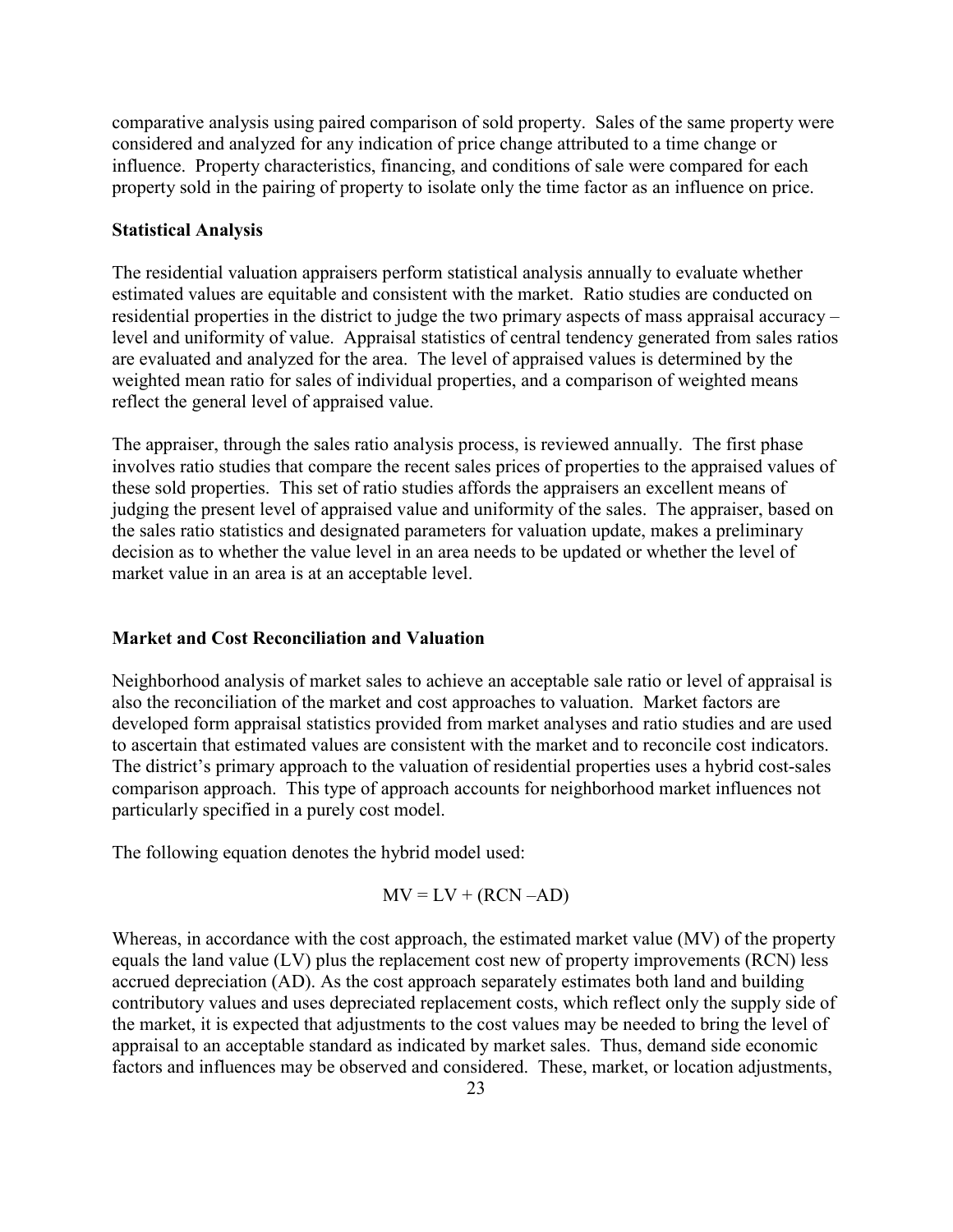may be abstracted and applied uniformly within neighborhoods to account for location variances between market areas or across a jurisdiction. Whereas, in accordance with the Market Approach, the estimated market value (MV) of the property equals the basic unit of property, under comparison, times the market price range per unit for sales of comparable property. For residential property, the unit of comparison is typically the price per square foot of living area or the price indicated for the improvement contribution. This analysis for the hybrid model is based on both the cost and market approaches as a correlation of indications of property valuation. A significant unknown for these two indications of value is determined to be the rate of change for this property component can best be reflected and based in the annualized accrued depreciation rate. This cost related factor is most appropriately measured by sales of similar property. The market approach, when improvements are abstracted from the sale price, indicates the depreciated value of the improvement component, in effect, measuring changes in accrued depreciation, a cost factor. The level of improvement contribution to the property is measured by abstraction of comparable market sales, which is the property sale price less land value. The primary unknown for the cost approach is to accurately measure accrued depreciation affecting the amount of loss attributed to the improvements as age increases and condition changes. This elevation of cost results in the depreciated value of the improvement component based on age and condition. The evaluation of this market and cost information is the basis of reconciliation and indication of property valuation under this hybrid model. When the appraiser reviews an area, the appraiser reviews and evaluates a ratio study that compares recent sales prices of properties, appropriately adjusted for the effects of time, within a delineated neighborhood, with the value of the properties' based on the estimated depreciated replacement cost of improvements plus land value. The calculated ratio derived from the sum of the sold properties' estimated value divided by the sum of the time adjusted sales prices indicates the neighborhood level of appraisal based on sold properties. This ratio is compared to the acceptable appraisal ratio, 95% to 105%, to determine the level of appraisal for each neighborhood. If the level of appraisal for the neighborhood is outside the acceptable range of ratios, adjustments to the neighborhood are made.

If reappraisal of the neighborhood is indicated, the appraiser analyzes available market sales, appropriately adjusted for the apparent effects of time, by market abstraction of property components. This abstraction of property components allows the appraiser to focus on the rate of change for the improvement contribution to the property by providing a basis for calculating accrued depreciation attributed to the improvement component. This impact on value is usually the most significant factor affecting property value and the most important unknown to determine by market analysis. Abstraction of the improvement component from the adjusted sale price for a property indicates the effect of overall market suggested influences and factors on the price of improvements that were a part of this property, recently sold. Comparing this indicated price or value allocation for the improvement with the estimated replacement cost new of the improvement indicates any loss in value due to accrued forms of physical, functional, or economic obsolescence. This is a market driven measure of accrued depreciation and results in a true and relevant measure of improvement marketability, particularly when based on multiple sales that indicate the trending of this rate of change over certain classes of improvements within certain neighborhoods. Based on this market analysis, the appraiser estimates the annual rate of depreciation for given improvement descriptions considering age and observed condition. Once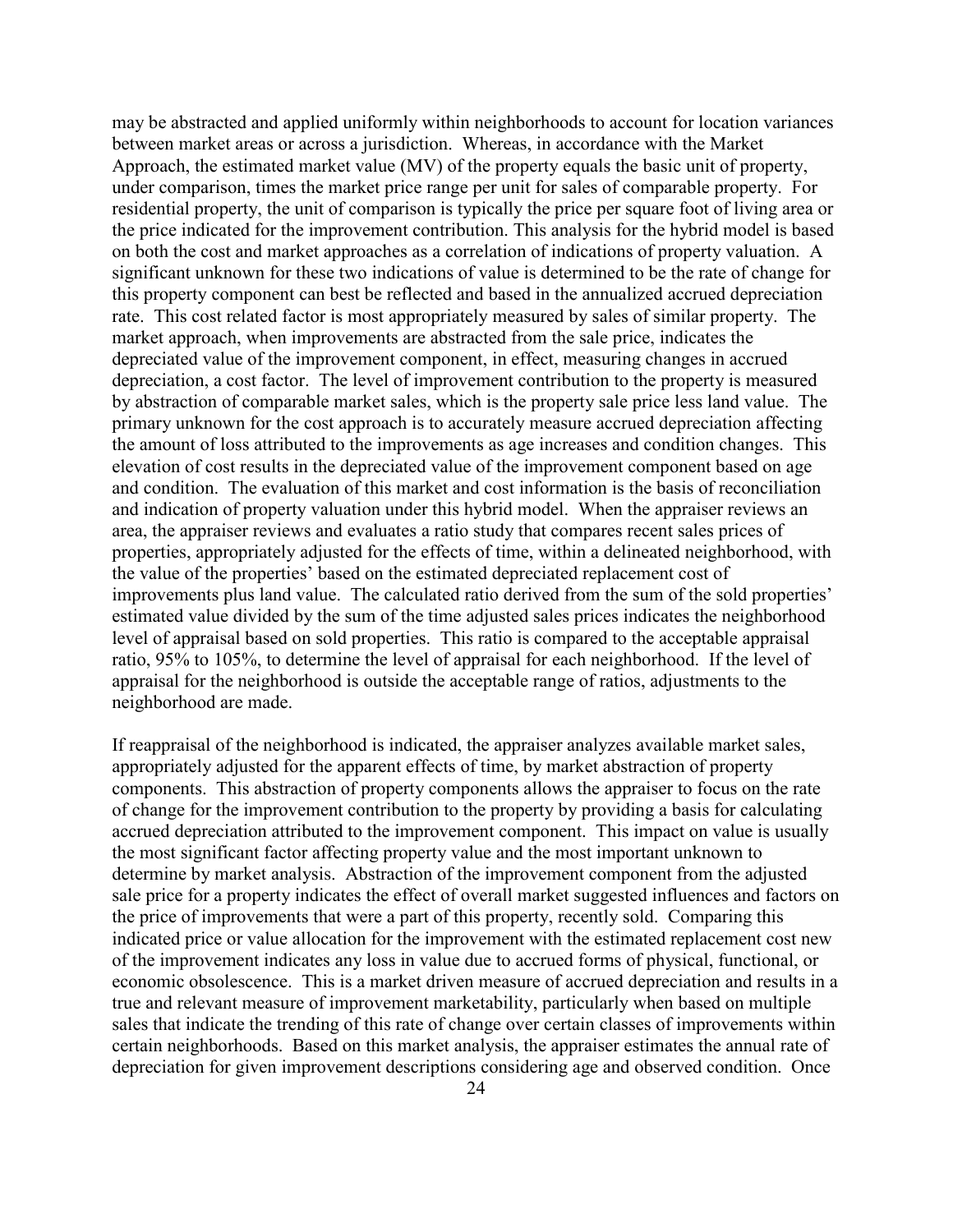estimated, the appraiser recalculates the improvement value of all property within the sale sample to consider and review the effects on the neighborhood sale ratio. After an acceptable level of appraisal is achieved within the sale sample, the entire neighborhood of property is recalculated utilizing the indicated depreciation rates taken from market sales. This depreciation factor is the basis for trending all improvement values and when combined with any other site improvements and land value, brings the estimated property value through the cost approach closer to actual market prices as evidenced by recent sale prices available within a given neighborhood. Therefore, based on analysis of recent sales located within a given neighborhood, estimated property values will reflect the market influences and conditions only for the specified neighborhood, thus producing more representative and supportable values. The estimated property values calculated for each updated neighborhood are based on market indicated factors applied uniformly to all properties within a neighborhood. Finally, with all the market-trend factors applied, a final ratio study is generated that compares recent sale prices with the proposed appraised values for these sold properties. From this set of ratio studies, the appraiser judges the appraisal level and uniformity in both update and non-update neighborhoods and verifies appraised values against overall trends as exhibited by the local market, and finally, for the school district as a whole.

#### **TREATMENT OF RESIDENCE HOMESTEADS**

Beginning in 1998, the State of Texas implemented a constitutional classification scheme concerning the appraisal of residential property that receives a residence homestead exemption. Under that law, beginning in the second year a property receives a homestead exemption; increases in the assessed value of that property are "capped". The value for tax purposes (assessed value) of a qualified residence homestead will be the LESSER of:

- the market value; or
- the preceding year's appraised value; PLUS 10 percent for each year since the property was re-appraised; PLUS the value of any improvements added since the last re-appraisal.

Assessed values of capped properties must be recomputed annually. If a capped property sells, the cap automatically expires as of January  $1<sup>st</sup>$  of the year following sale of the property and the property is appraised at its market value. When a developer owns them, unoccupied residences may be partially complete and appraised as part of an inventory. This valuation is estimated using the district's land value and the percentage of completion for the improvement contribution that usually is similar to the developer's construction costs as a basis of completion on the valuation date. However, in the year following changes in completion, occupancy, or sale, they are appraised at market value.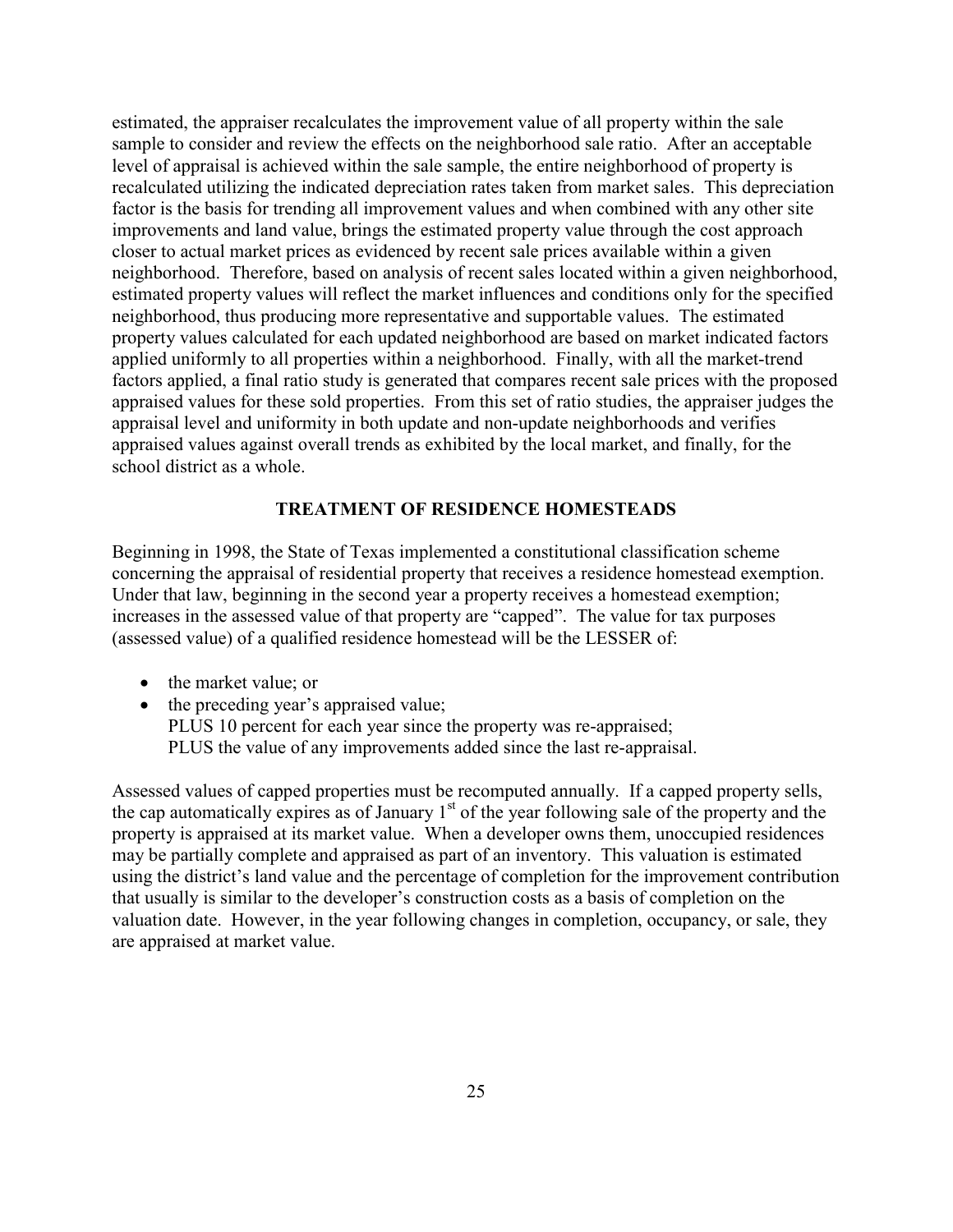#### **INDIVIDUAL VALUE REVIEW PROCEDURES**

#### **Field Review**

The appraiser identifies individual properties in critical need of field review through sales ratio analysis. Sold properties are periodically reviewed to check for accuracy of data characteristics.

As the district's parcel count increases through new home construction, and the homes constructed in the boom years of the late 70's and early 80's experienced remodeling, the appraisers are required to perform the field activity associated with transitioning and high demand neighborhoods. Increased sales activity has also resulted in a more substantial field effort on the part of the appraisers to review and resolve sales outliers. Additionally, the appraiser frequently field reviews subjective data items such as quality of construction, condition, physical, functional and economic obsolescence, and other factors contributing significantly to the market value of the property. After preliminary estimates of value have been determined in targeted areas, the appraiser takes valuation documents to the field to test the computer-assisted values against his own appraisal judgment. During this review, the appraiser is able to physically inspect both sold properties and unsold properties for comparability and consistency of values.

#### **Office Review**

Once field review is completed, the appraiser conducts a routine valuation review of all properties as outlined in the discussion of ratio studies and market analysis. Valuation reports comparing previous values against proposed and final values are generated for all residential improved and vacant properties. The percentage of value difference are noted for each property within a delineated neighborhood allowing the appraiser to identify, research and resolve value differences before final appraised values are released. Previous values resulting from a hearing protest are individually reviewed to determine if the value remains appropriate for the current year.

Once the appraiser is satisfied with the level and uniformity of value for each neighborhood within his/her area of responsibility, the estimates of value go to noticing.

#### **PERFORMANCE TESTS**

#### **Sales Ratio Studies**

The primary analytical tool used by the appraisers to measure and improve performance is the ratio study. The district ensures that the appraised values that it produces, meet the standards of accuracy in several ways. Overall sales ratios are generated for each neighborhood to allow the appraiser to review general market trends within their area of responsibility, and provide an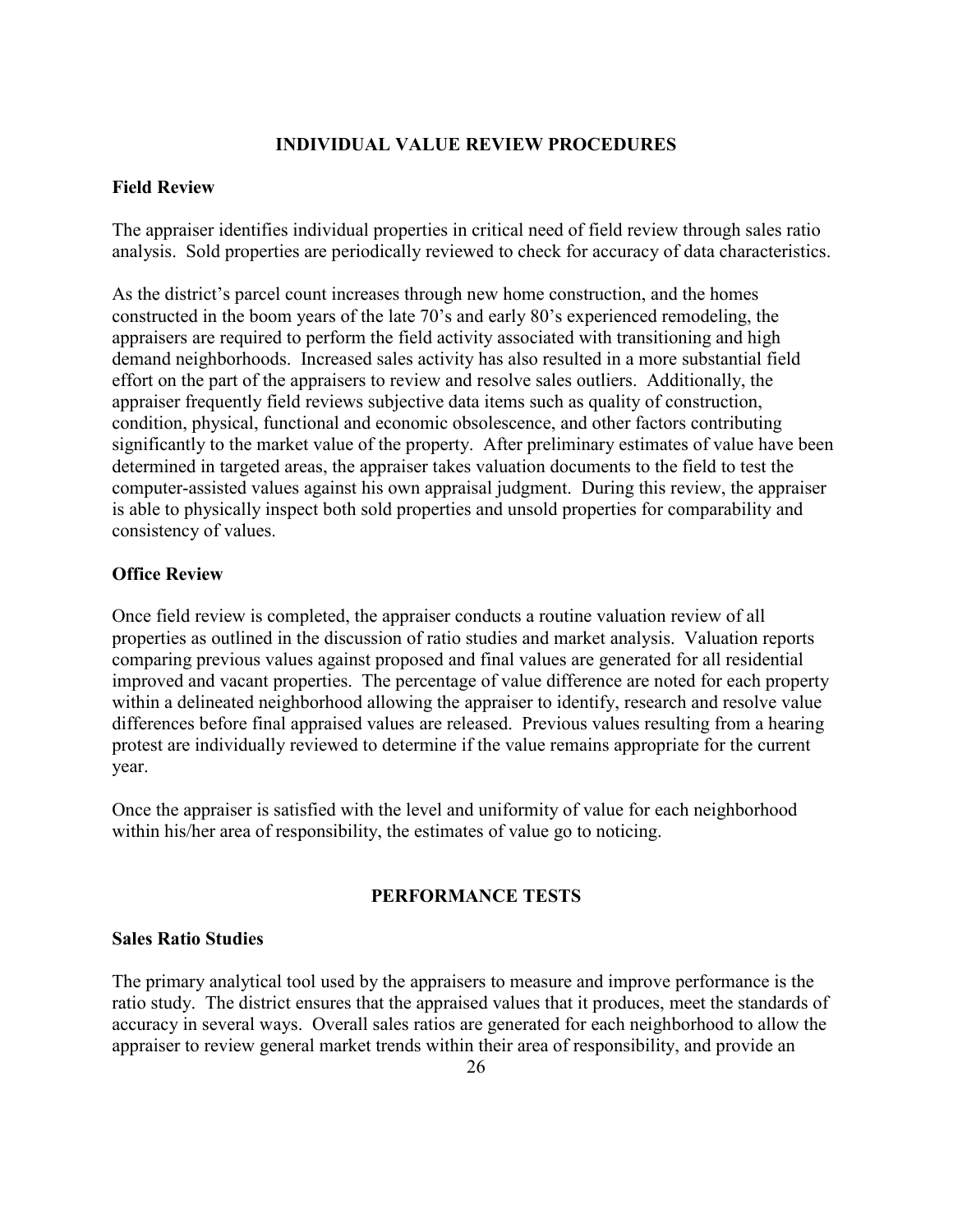indication of market appreciation over a specified period of time. The PC-based ratio studies are designed to emulate the findings of the state comptroller's annual property value study for category A property.

#### **Management Review Process**

Once the proposed value estimates are finalized, the appraiser reviews the sales ratios by neighborhood and presents pertinent valuation data, such as weighted sales ratio and pricing trends, to the appraisal supervisors and the Chief Appraiser for final review and approval. This review includes comparison of level of value between related neighborhoods within and across jurisdiction lines. The primary objective of this review is to ensure that the proposed values have met preset appraisal guidelines appropriate for the tax year in question.

#### **BUSINESS PERSONAL PROPERTY VALUATION PROCESS**

#### **INTRODUCTION**

#### **Appraisal Responsibility**

There are four different personal property types appraised by the district's personal property section: Business Personal Property accounts; leased assets; vehicles and aircraft; and multilocation assets.

- **Personnel** Even though all appraisers, because of their training may appraise business personal property, WCAD designates Doyleen Fairchild – Director of Appraisal and Michelle Mitchell – Personal Property Appraiser. These appraisers are responsible for personal property business rendition mailers, processing, data entry and valuation.
- **Data -** A common set of data characteristics for each personal property account in Waller CAD is collected in the field and data sheets or a lap top. The property characteristic data drives the computer-assisted personal property appraisal (CAPPA) system. The personal property appraisers collects the field data and maintains electronic property files making updates and changes gathered from filed inspections, newspapers, property renditions, sales tax permit listing and interviews with property owners.

#### **VALUATION APPROACH**

#### **SIC Code Analysis**

Business personal property is classified and utilizes a four digit numeric code, called Standard Industrial Classification Code (SIC) codes that were developed by the federal government to describe property. These classifications are used by Waller CAD to classify personal property by business type.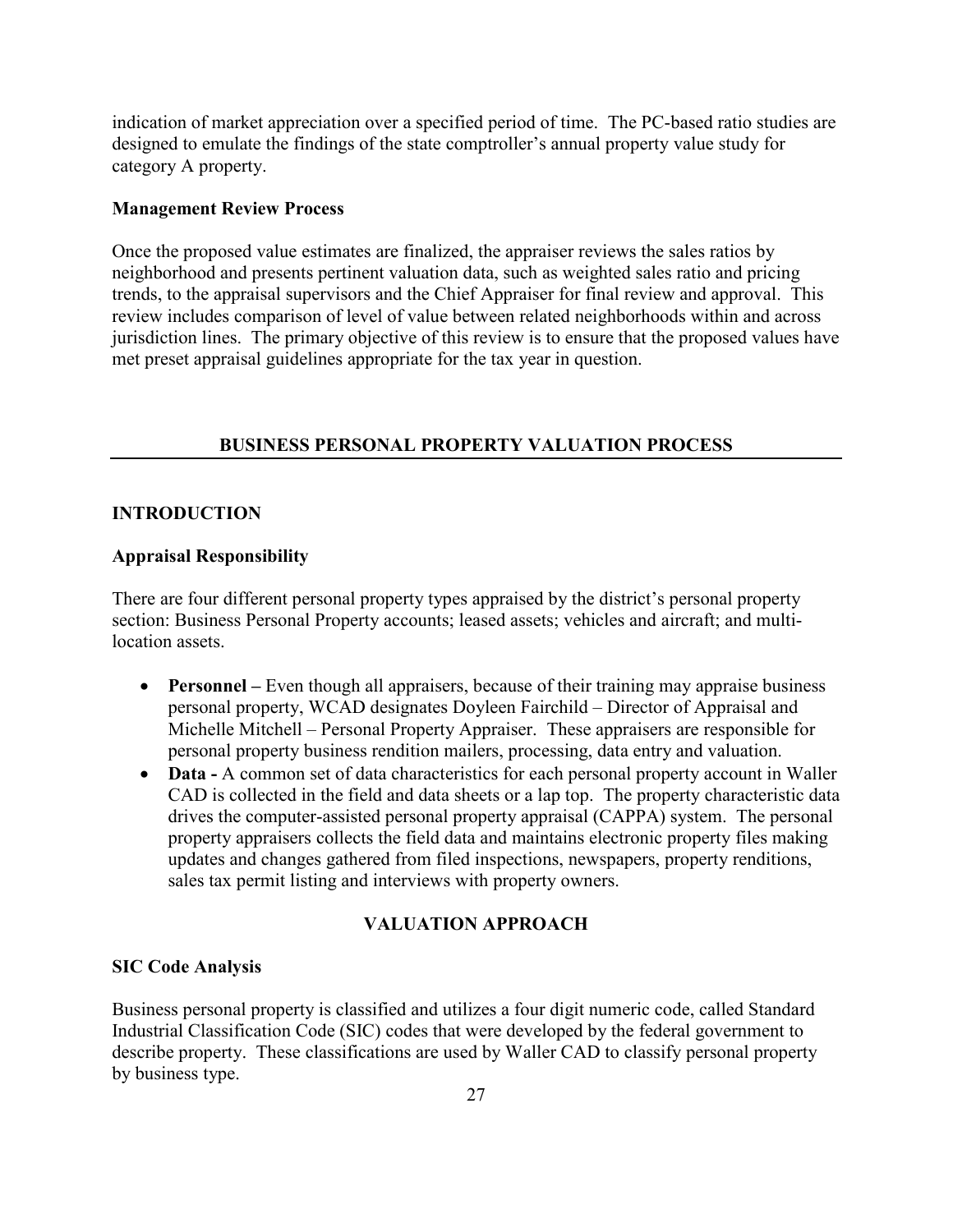SIC code identification and delineation is the cornerstone of the personal property valuation system at the district. All of the personal property analysis work done in association with the personal property valuation process is SIC code specific. SIC codes are delineated based on observable aspects of homogeneity and business use.

#### **Highest and Best Use Analysis**

The highest and best use of property is the reasonable and probable use that supports the greatest income and the highest present value as of the date of the appraisal. The highest and best use must be physically possible, legal, financially feasible, and productive to its maximum. The highest and best use of personal property is normally its current use.

#### **DATA COLLECTION / VALIDATION**

#### **Data Collection Procedures**

Personal property data collection procedures are published and distributed to all appraisers involved in the appraisal and valuation of personal property. The appraisal procedures are reviewed and revised to meet the changing requirements of field data collection.

#### **Sources of Data**

#### • **Business Personal Property**

The district's property characteristic data was collected through a massive field data collection effort coordinated by the district over the recent past and from property owner renditions. From year to year, reevaluation activities permit district appraisers to collect new data via an annual field inspection. This project results in the discovery of new businesses, changes in ownership, relocation of businesses, and closures of businesses not revealed through other sources. Tax assessors, city and local newspapers, and the public often provide the district information regarding new personal property and other useful facts related to property valuation.

#### • **Vehicles**

The district receives a report yearly from Info Nation listing all vehicles commercially listed in Waller County or used in the production of income.

#### • **Leased and Multi-Location Assets**

The primary source of leased and multi-location assets is property owner renditions of property. Other sources of data include field inspections.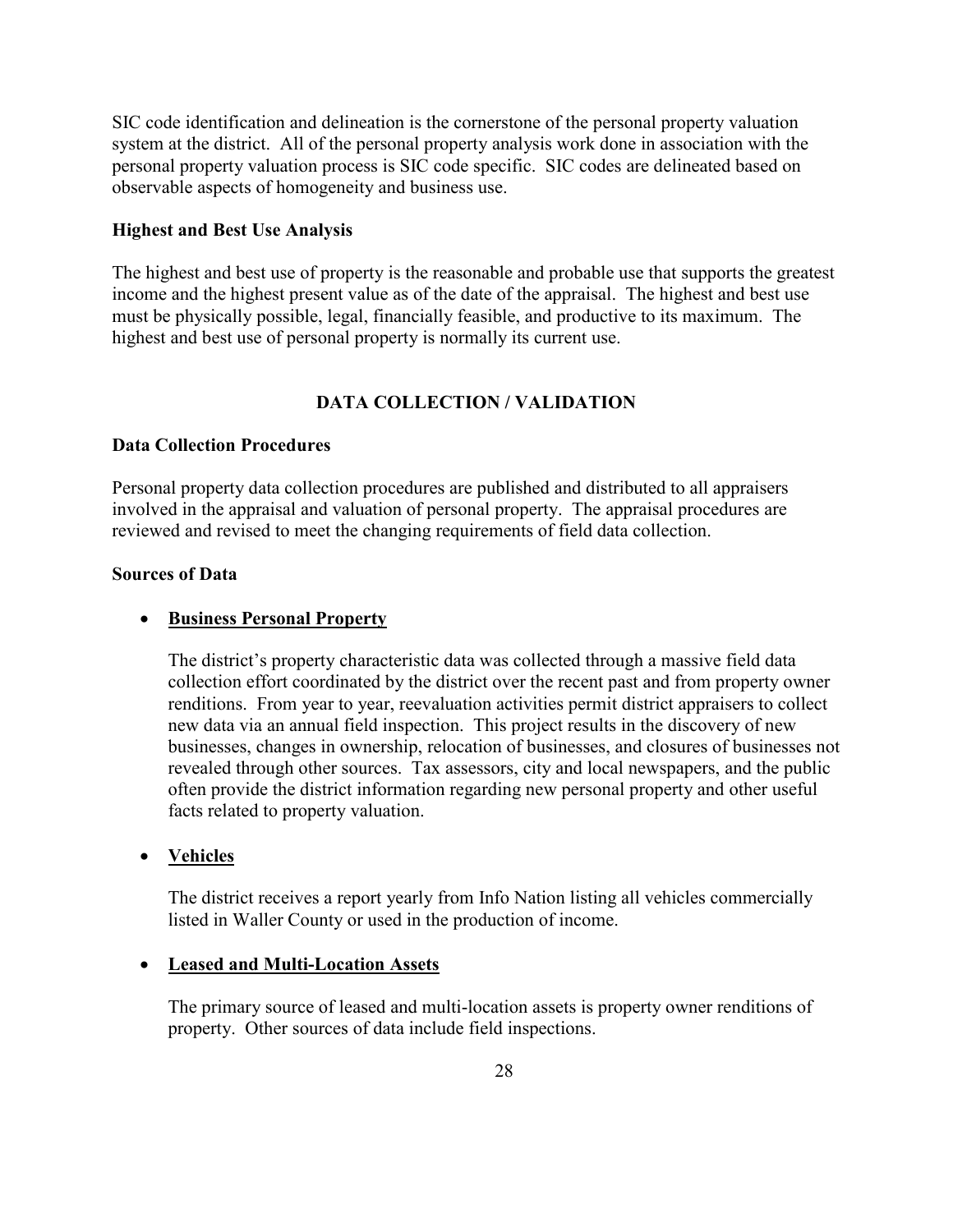#### **VALUATION AND STATISTICAL ANALYSIS (Model Calibration)**

#### **Cost Schedules**

Cost schedules are developed based on the SIC code by the Property Tax Division of the Comptroller's Office and by the district personal property valuation appraiser. The cost schedules are developed by analyzing cost data from property owner renditions, hearings, state schedules, and published cost guides. The cost schedules are reviewed as necessary to conform to changing market conditions. The schedules are typically in a price per square footage format, but some exception SICs are in an alternate price per unit format, such as per room for hotels.

#### **Statistical Analysis**

Summary statistics including, but not limited to, the median, weighted mean, and standard deviation provide the appraisers an analytical tool by which to determine both the level and uniformity of appraised value by SIC code. Review of the standard deviation can discern appraisal uniformity within SIC codes.

#### **Schedule and Trending Factors**

#### • **Business Property**

Waller CAD's primary approach to the valuation of business personal property is the cost approach. The replacement cost new (RCN) is either developed from property owner reported historical cost or from CAD developed valuation models. The trending factors used by the CAD to develop RCN are based on published valuation guides. The percent good depreciation factors used by Waller CAD are also based on published valuation guides. The index factors and percent good depreciation factors are used to develop present value factors (PVF), by year of acquisition, as follows:

PVF = INDEX FACTOR x PERCENT GOOD FACTOR

The PVF is used as an "express" calculation in the cost approach. The PVF is applied to reported historical cost as follow:

#### MARKET VALUE ESTIMATE = PVF x HISTORICAL COST

This mass appraisal PVF schedule is used to ensure that estimated values are uniform and consistent within the market and reflect current economic pressures of supply and demand.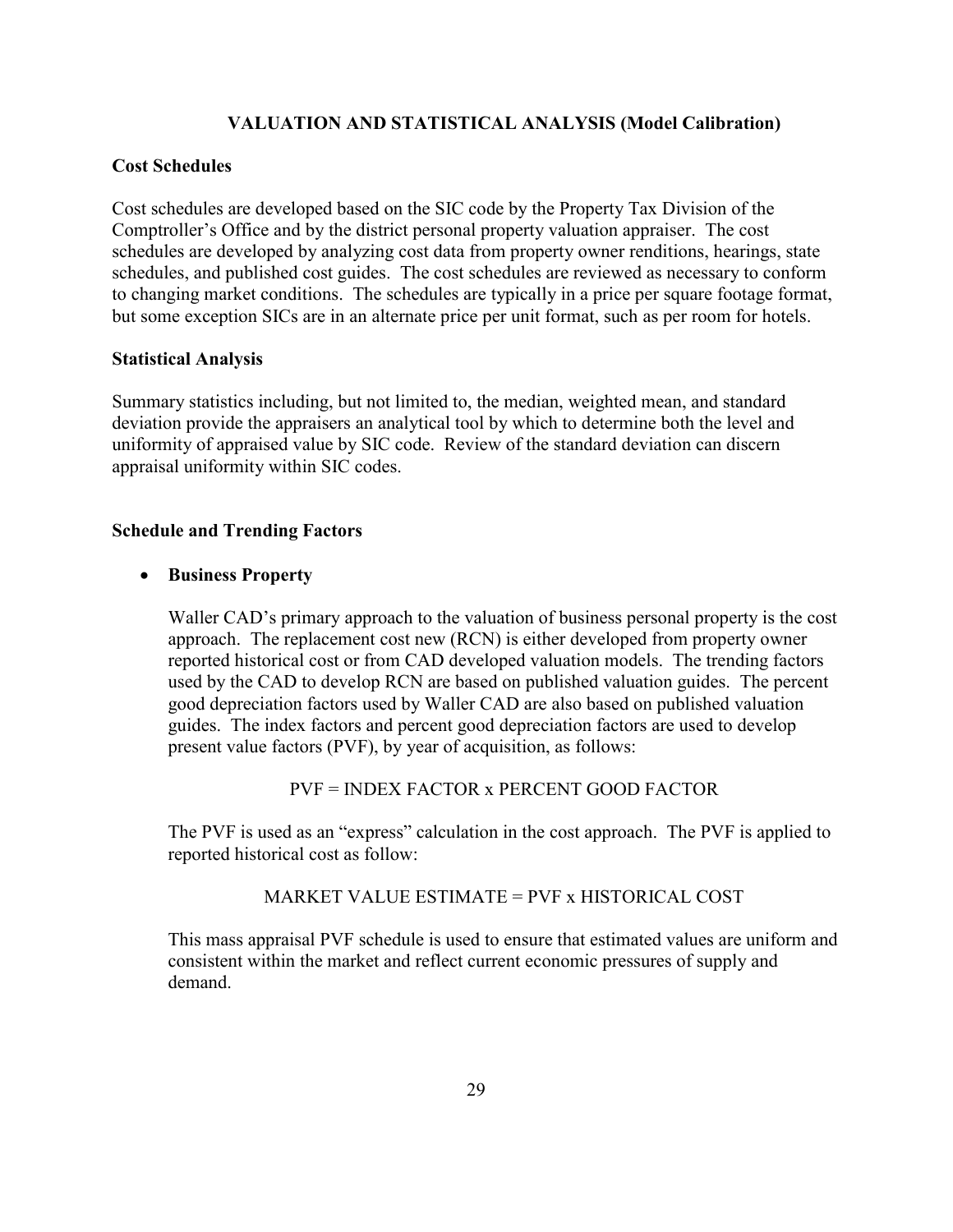#### • **Vehicles**

Value estimates for vehicles are based on NADA Book published book values, and there are also considerations available for high mileage and condition. If vehicles are not found in the NADA book, an appraiser will used PVF schedules for values.

#### • **Leased and Multi-Location Assets**

Leased and multi-location assets are valued using the PVF schedules mentioned above. If the asset to be valued in this category is a vehicle then NADA published book values are used.

#### **INDIVIDUAL VALUE REVIEW PROCEDURES**

#### **Office Review**

#### • **Business Property**

A district valuation computer program exists in a mainframe environment that identifies accounts in need of review based on a variety of conditions. Property owner renditions, accounts with field or other data changes, accounts with prior hearings, new accounts, and SIC cost table changes are all considered. The accounts are processed by the evaluation program and pass or fail preset tolerance parameters by comparing appraised values to prior year and model values. The appraisers review accounts that fail the tolerance parameters.

#### **PERFORMANCE TESTS**

#### **Ratio Studies**

Each year the Property Tax Division of the state comptroller's office conducted a property value study (PVS). As of 2010, the property value study will be conducted every other year. The PVS is a ratio study used to gauge appraisal districts performance. Results from the PVS play a part in school funding. Rather than a sales ratio study, the personal property PVS is a ratio study using state cost and depreciation schedules to develop comparative personal property values. These values are then compared to Waller CAD's personal property values and ratios are indicated.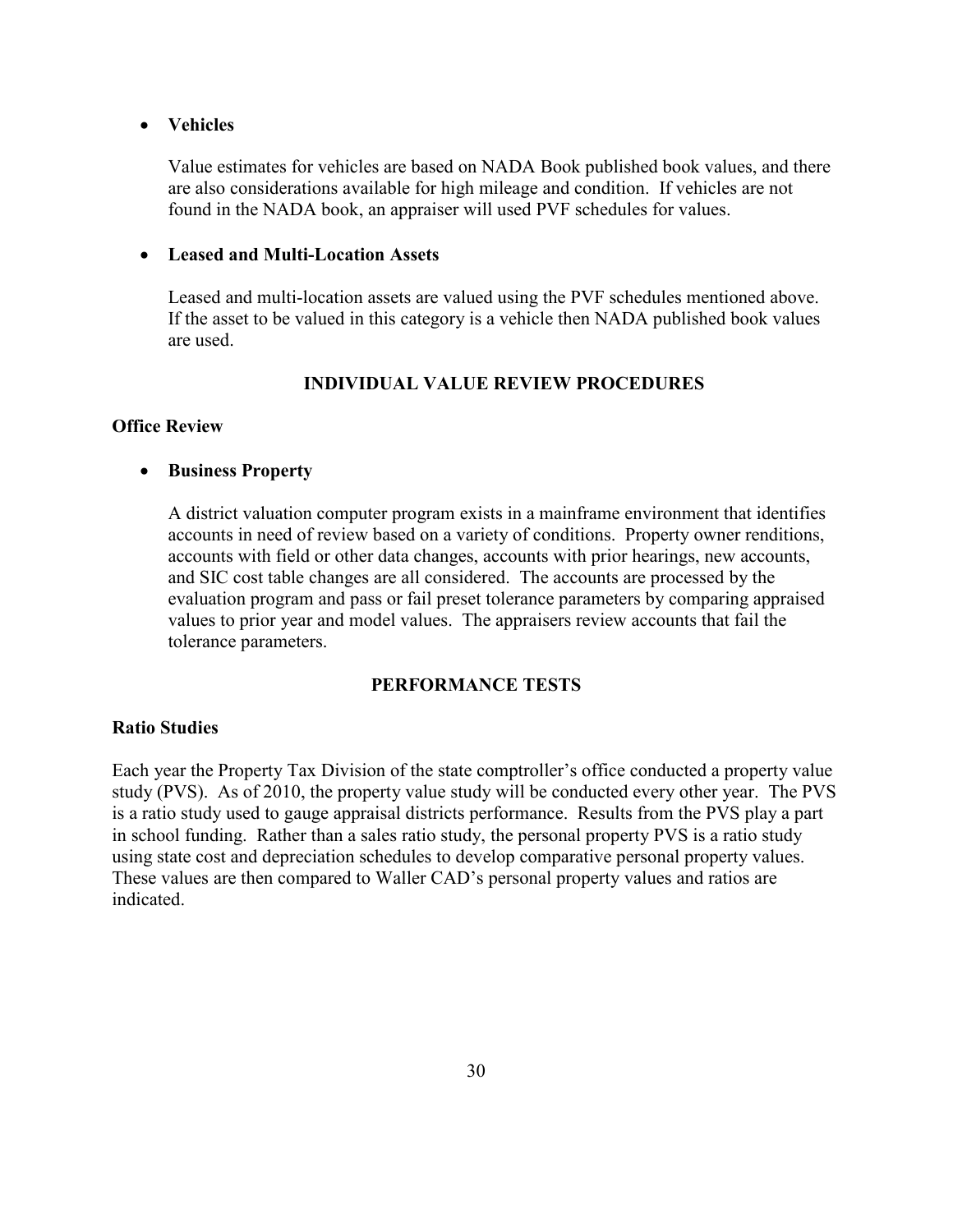#### **MINERALS (OIL AND GAS RESERVES) VALUATION PROCESS**

#### **CAD Plan for Plan for Yearly Reappraisal of Oil and Gas Property**

The CAD has a professional services contract with Hugh Landrum and Associates to appraise these properties.

In accordance with Section 25.18 of the Tax Code:

- (a) CAD shall implement the plan for periodic reappraisal of property as approved by the board of directors under Section 6.05 (i).
- (b) The plan provides for annual reappraisal of all oil and gas property appraised by the CAD.
- 1. Identification of new property and its situs. As subsurface mineral properties lie within the earth, they cannot by physically identified by inspection like other real property. However, the inability to directly inspect does not appreciably affect the ability to identify and appraise these properties. To identify new properties, Hugh Landrum and Associates obtains monthly oil and gas lease information from the Railroad Commission of Texas [RRC] to compare against oil and gas properties already identified. The situs of new properties is determined using plats and W-2/G-1 records from the RRC, as well as Hugh Landrum and Associates in-house map resources.
- 2. Identifying and updating relevant characteristics of all oil and gas properties to be appraised. Relevant characteristics necessary to estimate value of remaining oil or gas reserves are production volume and pattern, product prices, expenses borne by the operator of the property, and the rate at which the anticipated future income should be discounted to incorporate future risk. Hugh Landrum and Associates obtains information to update these characteristics annually from regulatory agencies such as the RRC, the Comptroller of Public Accounts, submissions from property owners and operators, as well as from published investment reports, licensed data services, service for fee organizations and through comparable properties, when available.
- 3. Defining market areas in the district and identifying property characteristics that affect property value in each market area. Oil and gas markets are regional, national and international. Therefore they respond to market forces beyond defined market boundaries as observed among more typical real properties.
- 4. Developing an appraisal approach that best reflects the relationship among property characteristics affecting value and best determines the contribution of individual property characteristics. Among the three approaches to value (cost, income and market), the income approach to value is most commonly used in the oil and gas industry. Through use of the discounted cash flow technique in particular, the appraiser is able to bring together relevant characteristics of production volume and pattern, product prices, operating expenses and discount rate to determine an estimate of appraised value of an oil or gas property.
- 5. Comparison and Review. Use of the income approach is the first step in determining an estimate of market value. After that the appraiser reviews the estimated market value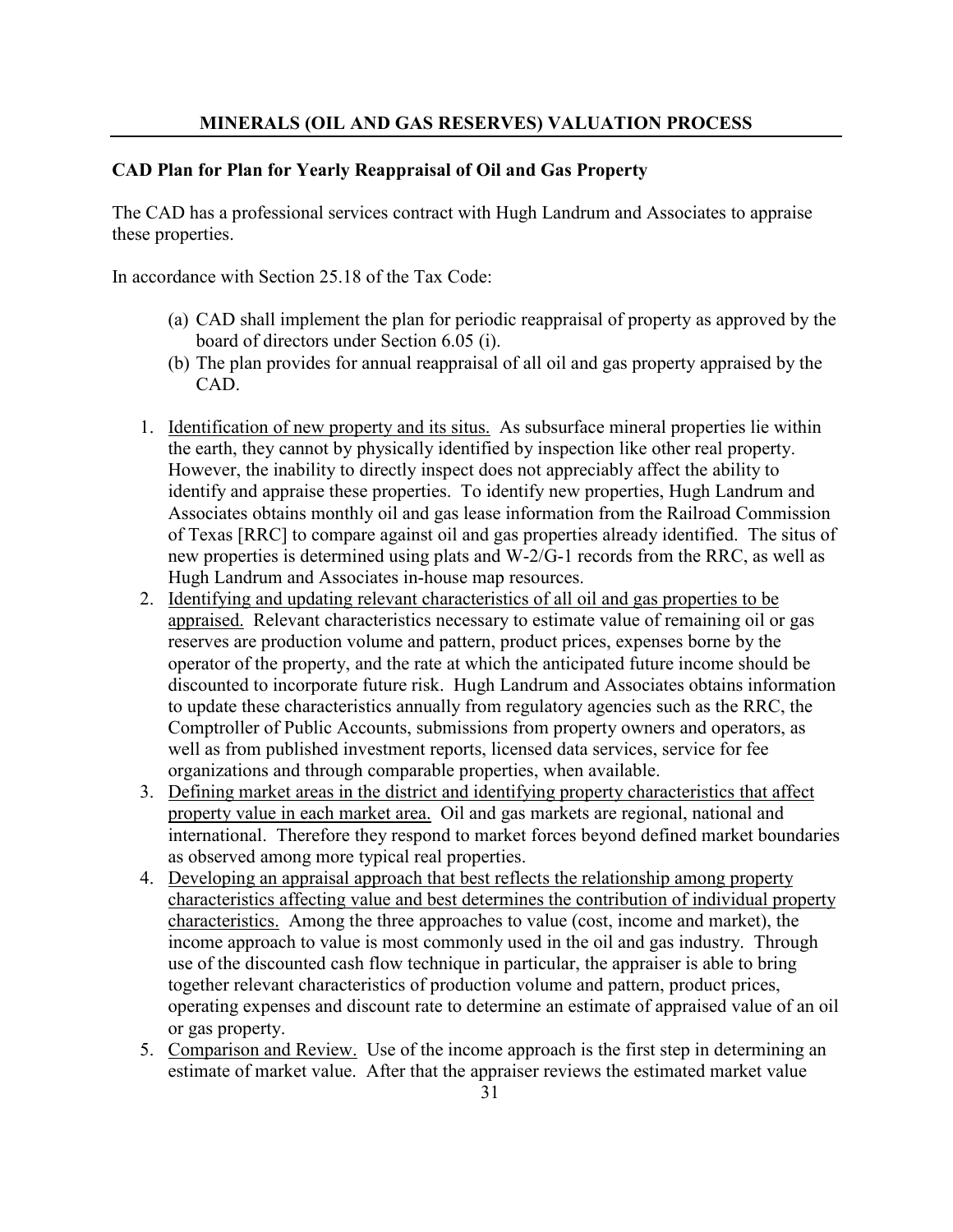compared to its previous certified value and also compares it to industry expected payouts and income indicators. The appraiser examines the model's value with its previous year's actual income, expecting value to typically vary within in a range of 2-5 times actual annual income, provided all appropriate income factors have been correctly identified. Finally, periodic reassignment of properties among appraisers and review of appraisals by a more experienced appraiser further expand the review process.

#### **INDUSTRIAL PROPERTY VALUATION PROCESS**

#### **CAD Plan for Yearly Reappraisal of Industrial Property**

Subsections (a) and (b), Section 25.18, Tax Code:

- (a) CAD shall implement the plan for periodic reappraisal of property approved by the board of directors under Section 6.05 (i).
- (b) The plan provides for annual reappraisal of selected industrial property appraised by the CAD. The CAD has a professional services contract with Hugh Landrum and Associates to appraise these properties for the CAD.
- 1. Identifying properties to be appraised. Industrial properties are identified as part of the appraiser's physical inspection process each year and through submitted data by the property owner. The appraiser may also refer to legal documents, photography and other descriptive items.
- 2. Identifying and updating relevant characteristics of each property in the appraisal records. The appraiser identifies and updates relevant characteristics through the inspection process. Confidential rendition, assets lists and other confidential data also provide additional information. Subject property data is verified through previously existing records and through published reports.
- 3. Defining market areas in the district. Market areas for industrial properties tend to be regional, national and sometimes international. Published information such as prices, financial analysis and investor services reports are used to help define market area.
- 4. Developing an appraisal approach that reflects the relationship among property characteristics affecting value and determines the contribution of individual property characteristics. Among the three approaches to value (cost, income and market), industrial properties are most commonly appraised using replacement/reproduction cost new less depreciation models because of readily available cost information. If sufficient income or market data are available, those appraisal models may also be used.
- 5. Comparison and Review. The appraiser considers results that best address the individual characteristics of the subject property and that are based on the most reliable data when multiple models are used. Year-to-year property value changes for the subject property are examined using computer-assisted statistical review. Periodic reassignment of properties among appraisers or the review of appraisals by a more experienced appraiser also contributes to the review process.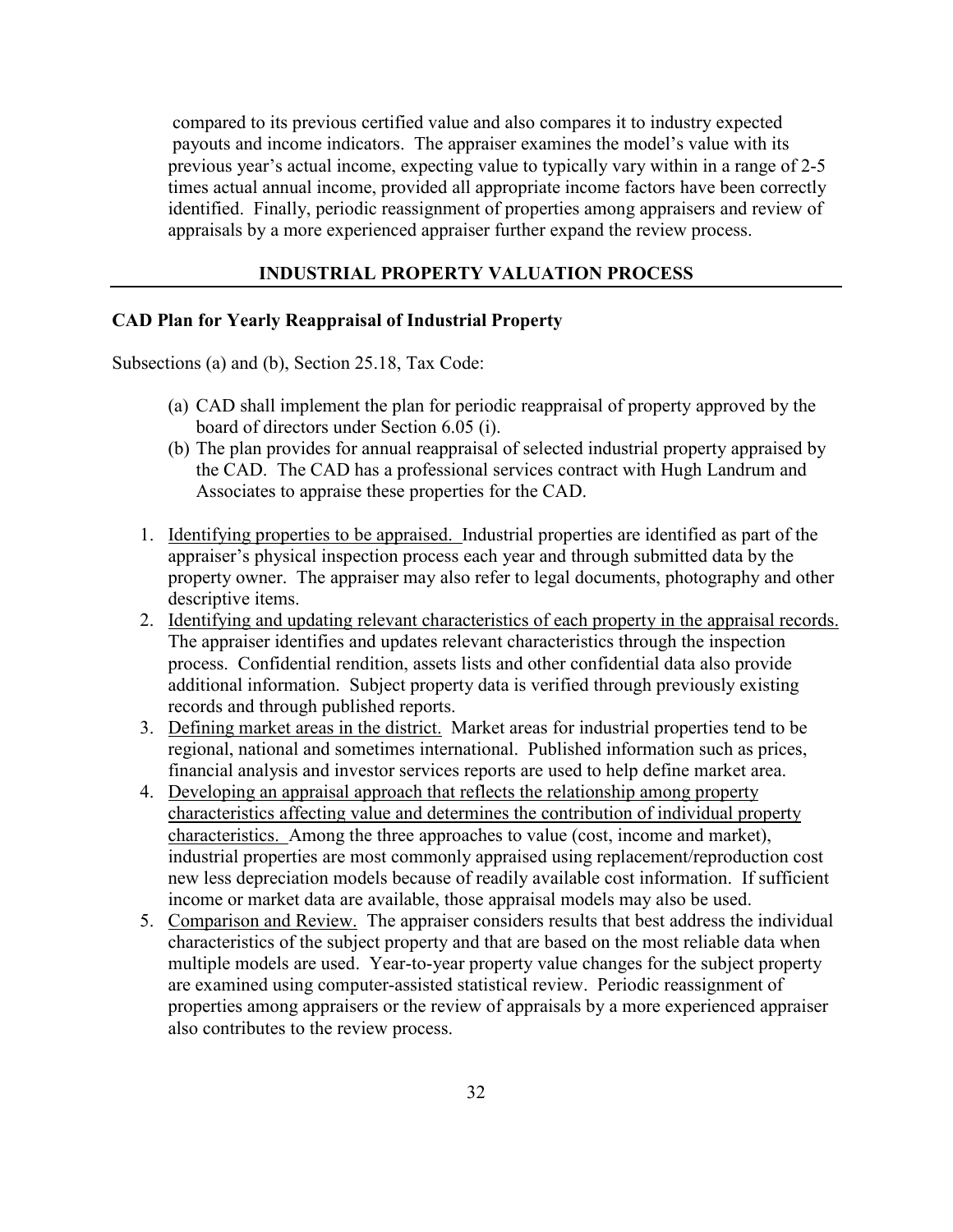#### **CAD Plan for Yearly Reappraisal of Utility and Pipeline Property**

Subsections (a) and (b), Section 25.18, Tax Code:

- (a) CAD shall implement the plan for periodic reappraisal of property approved by the board of directors under Section 6.05 (i).
- (b) The plan provides for annual reappraisal of all utility and pipeline property appraised by the CAD. The CAD has a professional services contract with Hugh Landrum and Associates to appraise these properties for the CAD.
- 1. Identifying properties to be appraised. Utility, railroad and pipeline properties that are susceptible to inspection are identified by inspection. The appraiser may also refer to other documents, both public and also confidential to assist in identification of these properties.
- 2. Identifying and updating relevant characteristics of each property in the appraisal records. The appraiser identifies and updates relevant characteristics through data collected as part of the inspection process and through later submissions by the property owner, sometimes including confidential rendition. Additional data are obtained through public sources, regulatory reports and through analysis of comparable properties.
- 3. Defining market areas in the district. Market areas for utility, railroad and pipeline property tend to be regional or national in scope. Financial analyst and investor services reports are used to help define market areas.
- 4. Developing an appraisal approach that reflects the relationship among property characteristics affecting value and determines the contribution of individual property characteristics. For all three types of property, the appraiser must first form an opinion of highest and best use. Among the three approaches to value (cost, income and market), pipeline values are calculated using a replacement/reproduction cost new less depreciation model [RCNLD]. In addition to the RCNLD indicator, a unit value model may also be used if appropriate data are available. Utility and railroad property are appraised in a manner similar to pipeline except that the RCNLD model is not used.
- 5. Comparison and Review. The appraiser considers results that best address the individual characteristics of the subject property are examined using computer-assisted statistical review. Periodic reassignment of properties among appraisers or the review of appraisals by a more experienced appraiser also contributes to the review process. These types of property are also subject to review by the Property Tax Division of the Texas Comptroller's office through their annual Property Value Study.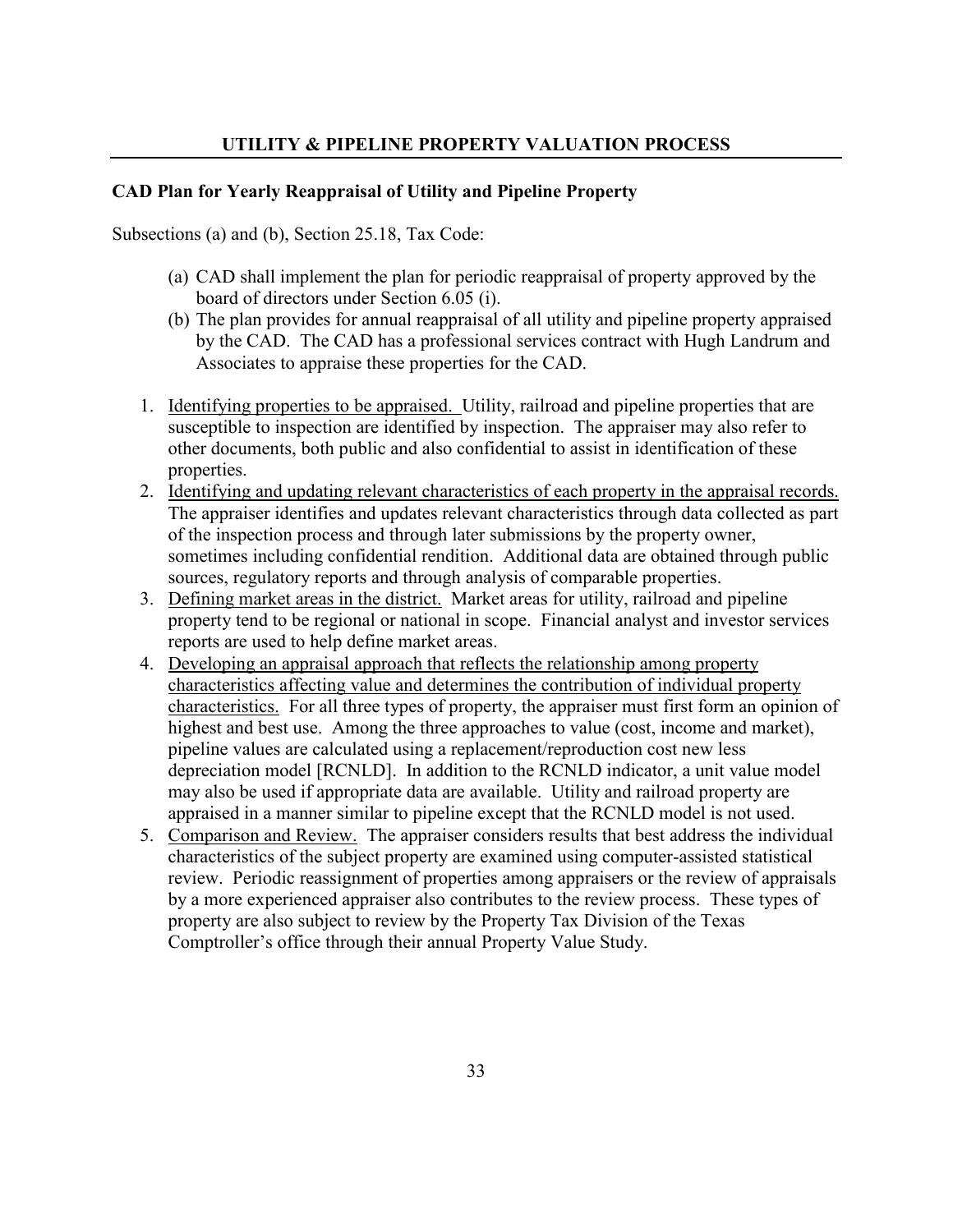#### NOTICING PROCESS

Appraisal notice and related forms are reviewed and edited for updates and changes signed off on by appraisal district management. Updates include the latest copy of Comptroller's Taxpayers rights, remedies, and responsibilities.

#### HEARING PROCESS

Protest hearing scheduling for informal and formal Appraisal Review Board hearings is reviewed and updated as required. Standards of documentation are reviewed and amended as required. The appraisal district hearing documentation is reviewed and updated to reflect the current valuation process. Production of documentation is tested and compliance with the Tax Code is insured.

## **THE MASS APPRAISAL REPORT**

Each tax year the tax code required Mass Appraisal Report is prepared and certified by the Chief Appraiser at the conclusion of the appraisal phase of the ad valorem tax calendar (on or about May  $15<sup>th</sup>$ ). The Mass Appraisal Report is completed in compliance with STANDARD RULE 6-8 of the Uniform Standards of Professional Appraisal Practice. The signed certification by the Chief Appraiser is compliant with STANDARD RULE 6-9 of USPAP. The written reappraisal report is attached to the Mass Appraisal Plan by reference.

## **DEFENDING DISTRICT VALUES**

The district defends its values by being prepared for the protest hearing process. Great effort is expended by the entire staff in preparation as well as conducting the protest hearings, be they informal or formal hearings.

The districts defense is dependent upon the very information it used to establish its values for the particular appraisal year. That information includes sales data, income and expense data, and cost and depreciation data collected from several sources. Collection of the referenced data is an on-going, continual process.

The district receives sales data from property owners, realtors, deeds, publications, and any other available sources. Income and expense data is acquired from professional publications and property owners. Cost and depreciation data is acquired from professional publications, builders or contractors, and property owners.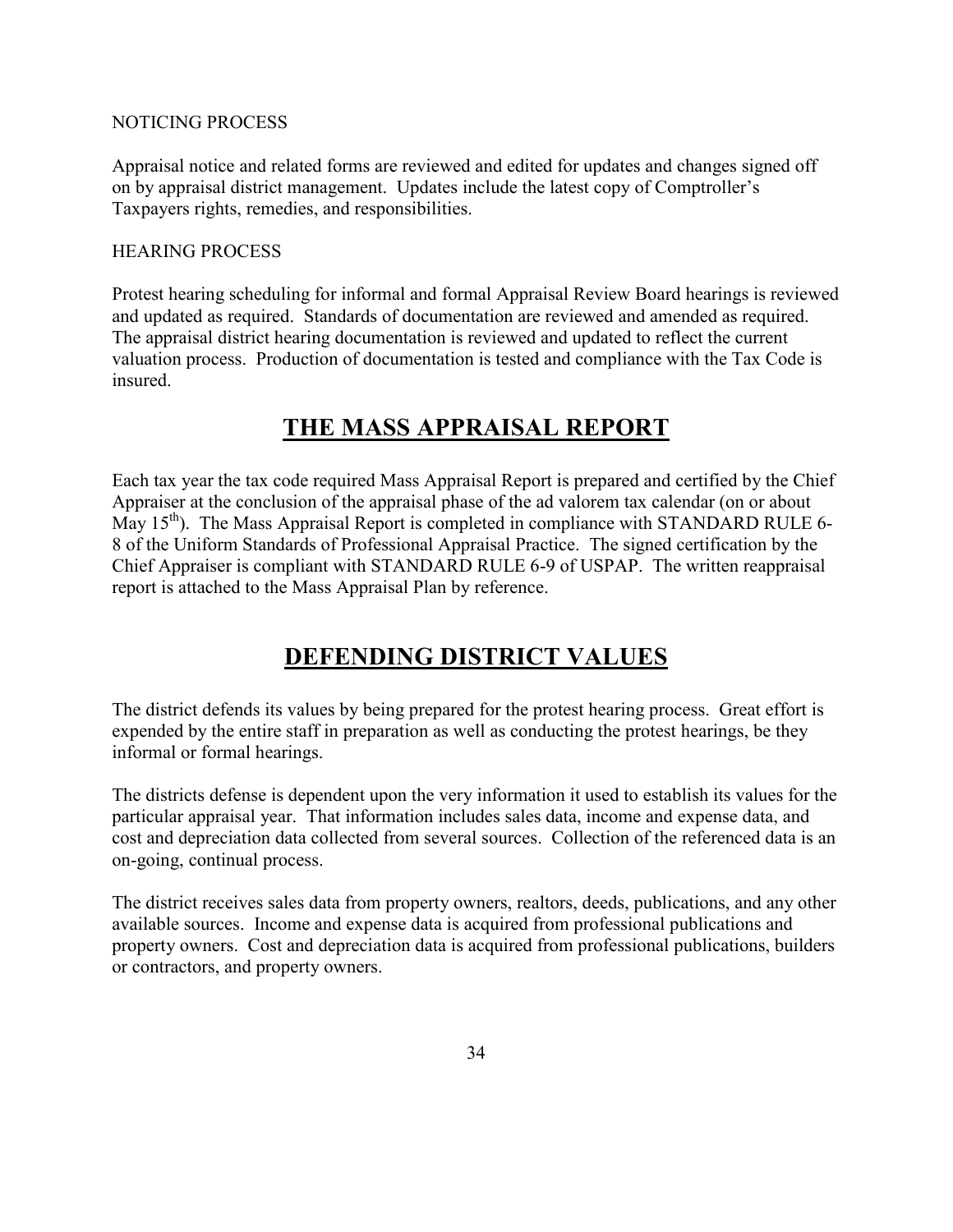### **ORDINANCE**

| On this the day of day of the Waller County Appraisal District Board of Directors, there came on for the Waller County Appraisal District Board of Directors, there came on for |                                                                                                                        |
|---------------------------------------------------------------------------------------------------------------------------------------------------------------------------------|------------------------------------------------------------------------------------------------------------------------|
| consideration, the approval of an ORDINANCE for the Reappraisal Plan 2013-2014 of the                                                                                           |                                                                                                                        |
| Waller County Appraisal District.                                                                                                                                               |                                                                                                                        |
|                                                                                                                                                                                 |                                                                                                                        |
| A motion was made by ______________, that, subject to approval by said Board of Directors, Appraisal                                                                            |                                                                                                                        |
|                                                                                                                                                                                 |                                                                                                                        |
|                                                                                                                                                                                 | District does adopt said ORDINANCE for the purpose of the Reappraisal Plan 2013 – 2014 for                             |
| the Waller County Appraisal District.                                                                                                                                           |                                                                                                                        |
| Said motion being put to a vote, it carried by a vote of ________ to ___________.                                                                                               |                                                                                                                        |
| Those voting "AYE" were:                                                                                                                                                        |                                                                                                                        |
|                                                                                                                                                                                 | <u> 1989 - Johann John Stoff, deutscher Stoffen und der Stoffen und der Stoffen und der Stoffen und der Stoffen u</u>  |
|                                                                                                                                                                                 | <u> 1989 - Johann John Stone, market fan it ferskearre fan it ferskearre fan it ferskearre fan it ferskearre fan i</u> |
|                                                                                                                                                                                 | <u> 1990 - Johann John Stone, mars eta bainar eta industrial eta erromana eta erromana eta erromana eta erromana</u>   |
|                                                                                                                                                                                 |                                                                                                                        |
|                                                                                                                                                                                 |                                                                                                                        |
| Those voting "No" were:                                                                                                                                                         |                                                                                                                        |
|                                                                                                                                                                                 |                                                                                                                        |
|                                                                                                                                                                                 | <u> 1989 - Johann John Stoff, deutscher Stoffen und der Stoffen und der Stoffen und der Stoffen und der Stoffen un</u> |
|                                                                                                                                                                                 | <u> 1980 - Johann John Stein, markin fizik eta idazlear (</u>                                                          |
|                                                                                                                                                                                 |                                                                                                                        |
| It is therefore ordered that said ORDINANCE be prepared and executed, and recorded in the<br>minutes of the Board of Directors.                                                 |                                                                                                                        |
|                                                                                                                                                                                 |                                                                                                                        |
|                                                                                                                                                                                 | Chairman, Board of Directors                                                                                           |
|                                                                                                                                                                                 |                                                                                                                        |
|                                                                                                                                                                                 |                                                                                                                        |
| Secretary, Board of Directors                                                                                                                                                   | Member, Board of Directors                                                                                             |
|                                                                                                                                                                                 |                                                                                                                        |
|                                                                                                                                                                                 |                                                                                                                        |
| Member, Board of Directors                                                                                                                                                      | Member, Board of Directors                                                                                             |
|                                                                                                                                                                                 |                                                                                                                        |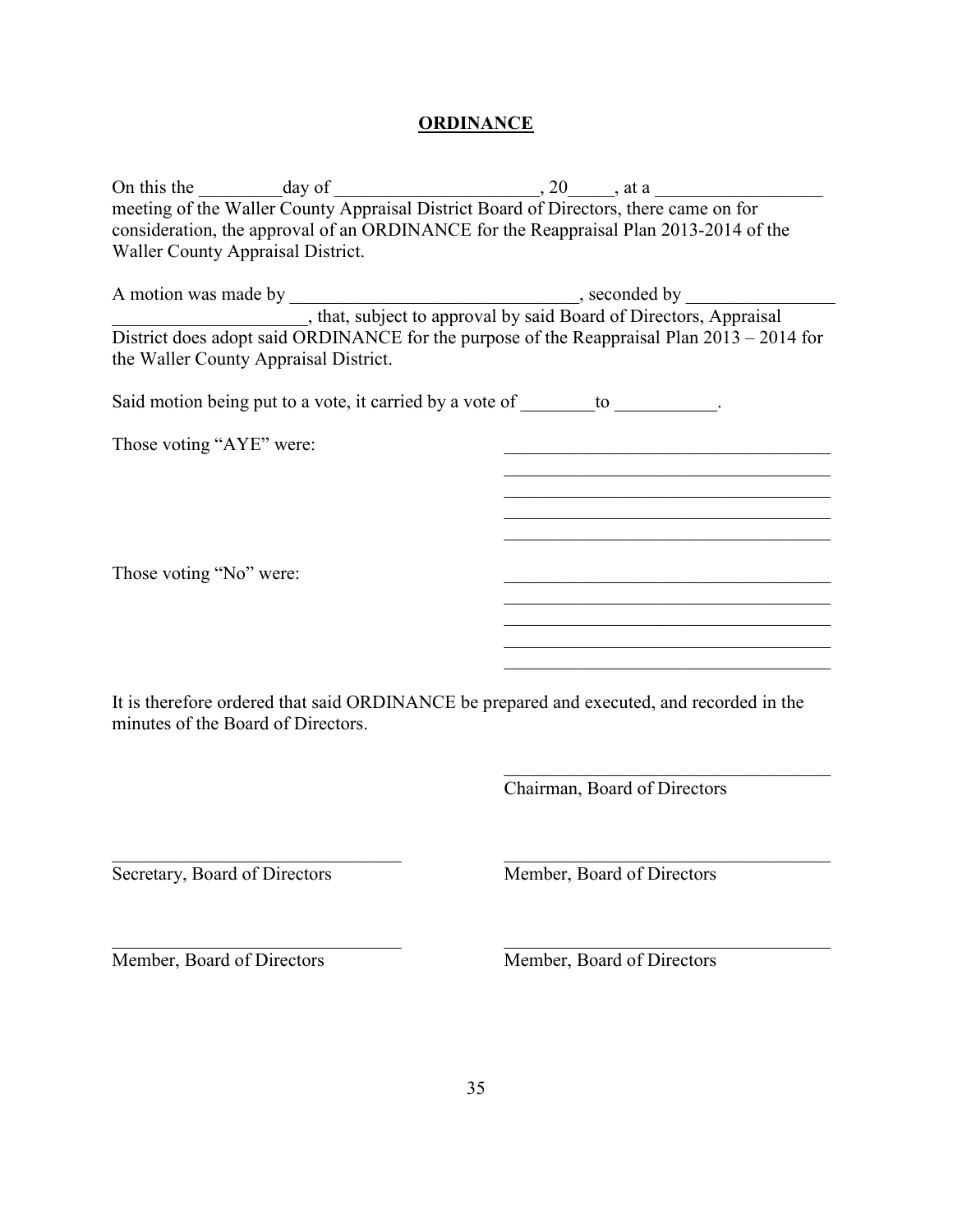#### STATE OF TEXAS

#### COUNTY OF WALLER

I, the undersigned secretary of the Waller County Appraisal District Board of Directors, do hereby certify that the above and foregoing is a true and correct copy of a certain ORDINANCE of the Board of Directors, of the Minutes of said Board.

 $\mathcal{L}_\mathcal{L}$  , which is a set of the set of the set of the set of the set of the set of the set of the set of the set of the set of the set of the set of the set of the set of the set of the set of the set of the set of

Witness my official hand this \_\_\_\_\_\_\_\_\_day of \_\_\_\_\_\_\_\_\_\_\_\_\_\_\_\_\_\_\_\_\_, 20\_\_\_\_\_\_\_.

 Secretary, Board of Directors Waller County Appraisal District